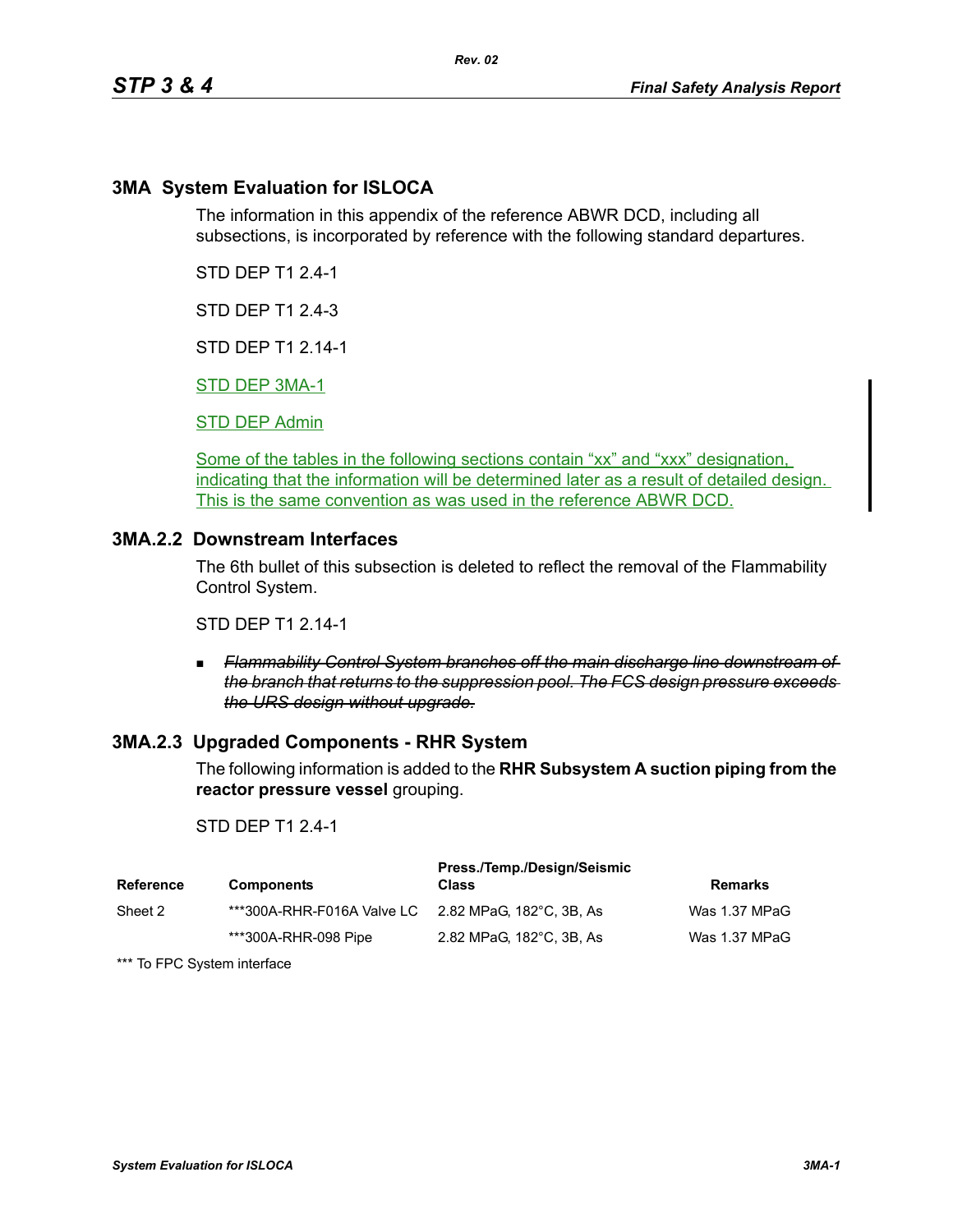$\mathbf I$ 

 $\blacksquare$ 

## STD DEP 3MA-1

|                           | RHR Subsystem A suction piping from the suppression pool.        |                                                                                              |                      |
|---------------------------|------------------------------------------------------------------|----------------------------------------------------------------------------------------------|----------------------|
| <b>Reference</b>          | <b>Components</b>                                                | Press./Temp./Design/<br><b>Seismic Class</b>                                                 | <b>Remarks</b>       |
| Sheet 3                   | 20A-RHR-042 Pipe                                                 | 2.82 MPaG, 182°C, 3B, As                                                                     | Was 1.37 MPaG        |
|                           | 20A-RHR-F061A Valve                                              | 2.82 MPaG, 182°C, 3B, As                                                                     | Was 1.37 MPaG        |
|                           | RHR Subsystem A suction piping from the reactor pressure vessel. |                                                                                              |                      |
| <b>Reference</b>          | <b>Components</b>                                                | Press./Temp./Design/<br><b>Seismic Class</b>                                                 | <b>Remarks</b>       |
| Sheet 3                   | <b>50A</b> -20A-RHR-F712A Valve                                  | 2.82 MPaG, 182°C, 3B, As                                                                     | Was 1.37 MPaG        |
|                           |                                                                  | RHR Subsystem A discharge fill pump suction piping from the suppression pool.                |                      |
| Reference                 | <b>Components</b>                                                | <b>Press./Temp./Design/</b><br><b>Seismic Class</b>                                          | <b>Remarks</b>       |
| Sheet 3                   | 25A-RHR-709 Pipe                                                 | 2.82 MPaG, 182°C, 3B, As                                                                     | Was 1.37 MPaG        |
|                           | 25A-RHR-F718A Valve                                              | 2.82 MPaG, 182°C, 3B, As                                                                     | Was 1.37 MPaG        |
|                           | 25A-RHR-F719A Valve                                              | 2.82 MPaG. 182°C. 3B. As                                                                     | Was 1.37 MPaG        |
|                           | 25A-RHR-PX013A Press.Pt.                                         | 2.82 MPaG. 182°C. 3B. As                                                                     | Was 1.37 MPaG        |
| pool without restriction. |                                                                  | RHR Subsystem A discharge from relief valves and test line valve directly to the suppression |                      |
| <b>Reference</b>          | <b>Components</b>                                                | Press./Temp./Design/<br><b>Seismic Class</b>                                                 | <b>Remarks</b>       |
| Sheet 3                   | 20A-RHR-041 Pipe                                                 | 0.310 MPaG, 104°C, 3B, As                                                                    | No Change            |
|                           | 20A-RHR-060A Valve                                               | 0.310 MPaG, 104°C, 3B, As                                                                    | No Change            |
| Sheet 2                   | 250A-RHR-055A Valve                                              | 0.310 MPaG, 104°C, 3B, As                                                                    | No Change            |
|                           | RHR Subsystem B suction piping from the suppression pool.        |                                                                                              |                      |
| <b>Reference</b>          | <b>Components</b>                                                | <b>Press./Temp./Design/</b><br><b>Seismic Class</b>                                          | <b>Remarks</b>       |
| Sheet 4                   | 20A-RHR-152 Pipe                                                 | 2.82 MPaG, 182°C, 3B, As                                                                     | Was 1.37 MPaG        |
|                           | 20A-RHR-061B Valve                                               | 2.82 MPaG, 182°C, 3B, As                                                                     | Was 1.37 MPaG        |
|                           |                                                                  | RHR Subsystem B discharge fill pump suction piping from the suppression pool.                |                      |
| <b>Reference</b>          | <b>Components</b>                                                | <b>Press./Temp./Design/</b><br><b>Seismic Class</b>                                          | <b>Remarks</b>       |
| Sheet 4                   | 25A-RHR-123 Pipe                                                 | 2.82 MPaG, <del>182°C</del> 182°C, 3B,<br><u>As</u>                                          | <b>Was 1.37 MPaG</b> |
|                           | 25A-RHR-741 Pipe                                                 | <u>2.82 MPaG, 182°C, 3B, As</u>                                                              | <b>Was 1.37 MPaG</b> |
|                           | 25A-RHR-F718B Valve                                              | 2.82 MPaG, 182°C, 3B, As                                                                     | Was 1.37 MPaG        |
|                           | 25A-RHR-F719B Valve                                              | 2.82 MPaG, 182°C, 3B, As                                                                     | <u>Was 1.37 MPaG</u> |
|                           | 25A-RHR-PX013B Press.Pt.                                         | <u>2.82 MPaG, 182°C, 3B, As</u>                                                              | Was 1.37 MPaG        |

П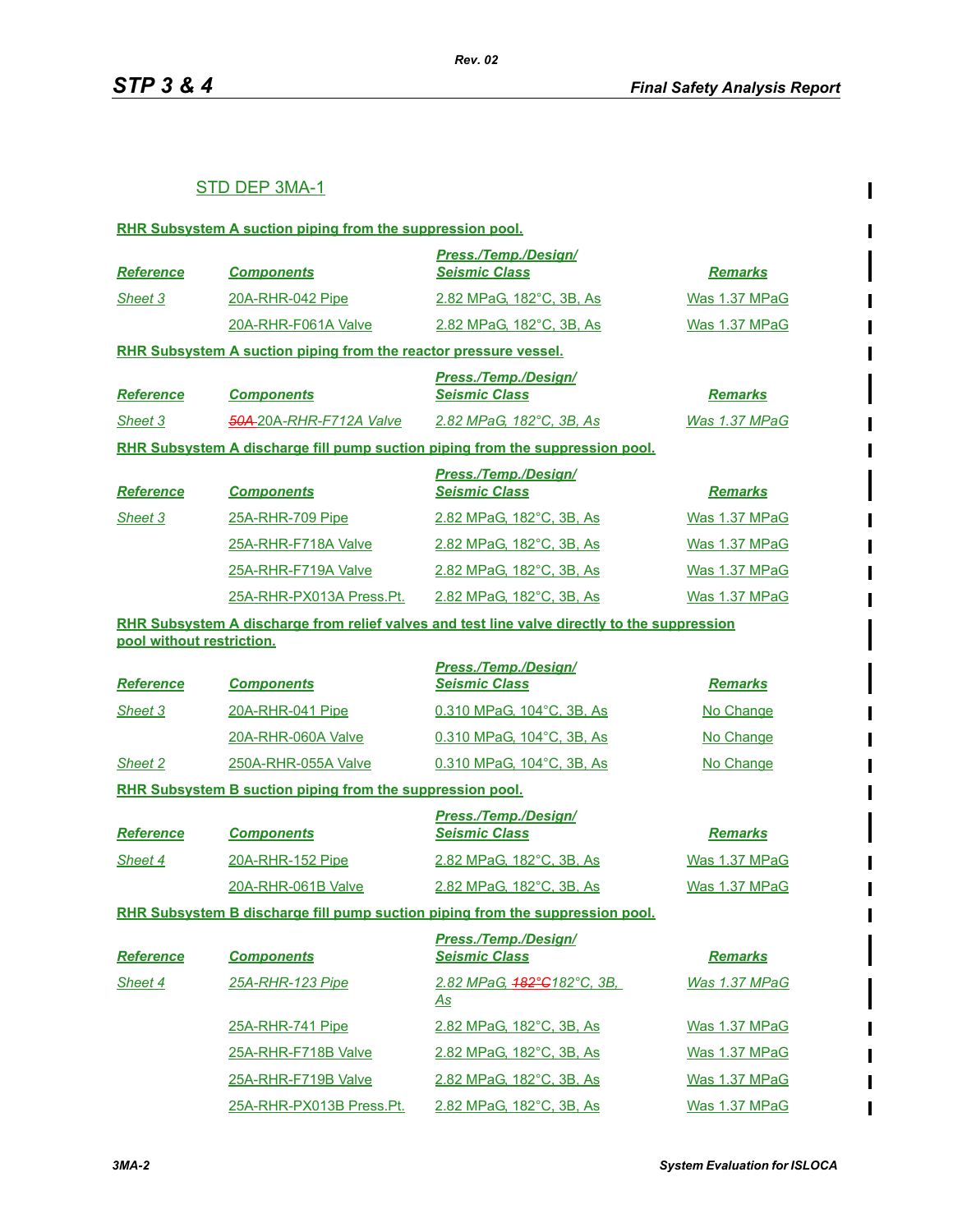$\begin{array}{c} \rule{0pt}{2.5ex} \rule{0pt}{2.5ex} \rule{0pt}{2.5ex} \rule{0pt}{2.5ex} \rule{0pt}{2.5ex} \rule{0pt}{2.5ex} \rule{0pt}{2.5ex} \rule{0pt}{2.5ex} \rule{0pt}{2.5ex} \rule{0pt}{2.5ex} \rule{0pt}{2.5ex} \rule{0pt}{2.5ex} \rule{0pt}{2.5ex} \rule{0pt}{2.5ex} \rule{0pt}{2.5ex} \rule{0pt}{2.5ex} \rule{0pt}{2.5ex} \rule{0pt}{2.5ex} \rule{0pt}{2.5ex} \rule{0$ 

#### **RHR Subsystem C suction piping from the suppression pool.**

| <b>Reference</b> | <b>Components</b>   | Press./Temp./Design/<br><b>Seismic Class</b> | <b>Remarks</b> |
|------------------|---------------------|----------------------------------------------|----------------|
| Sheet 6          | 20A-RHR-255 Pipe    | 2.82 MPaG, 182°C, 3B, As                     | Was 1.37 MPaG  |
|                  | 20A-RHR-F061C Valve | 2.82 MPaG. 182°C. 3B. As                     | Was 1.37 MPaG  |

**RHR Subsystem B discharge from relief valves and test line valve directly to the suppression pool without restriction.**

| <b>Reference</b> | <b>Components</b>   | Press./Temp./Design/<br><b>Seismic Class</b> | <b>Remarks</b> |
|------------------|---------------------|----------------------------------------------|----------------|
| Sheet 4          | 20A-RHR-151 Pipe    | 0.310 MPaG, 104°C, 3B, As                    | No Change      |
|                  | 20A-RHR-060B Valve  | 0.310 MPaG, 104°C, 3B, As                    | No Change      |
| Sheet 2          | 250A-RHR-055B Valve | 0.310 MPaG, 104°C, 3B, As                    | No Change      |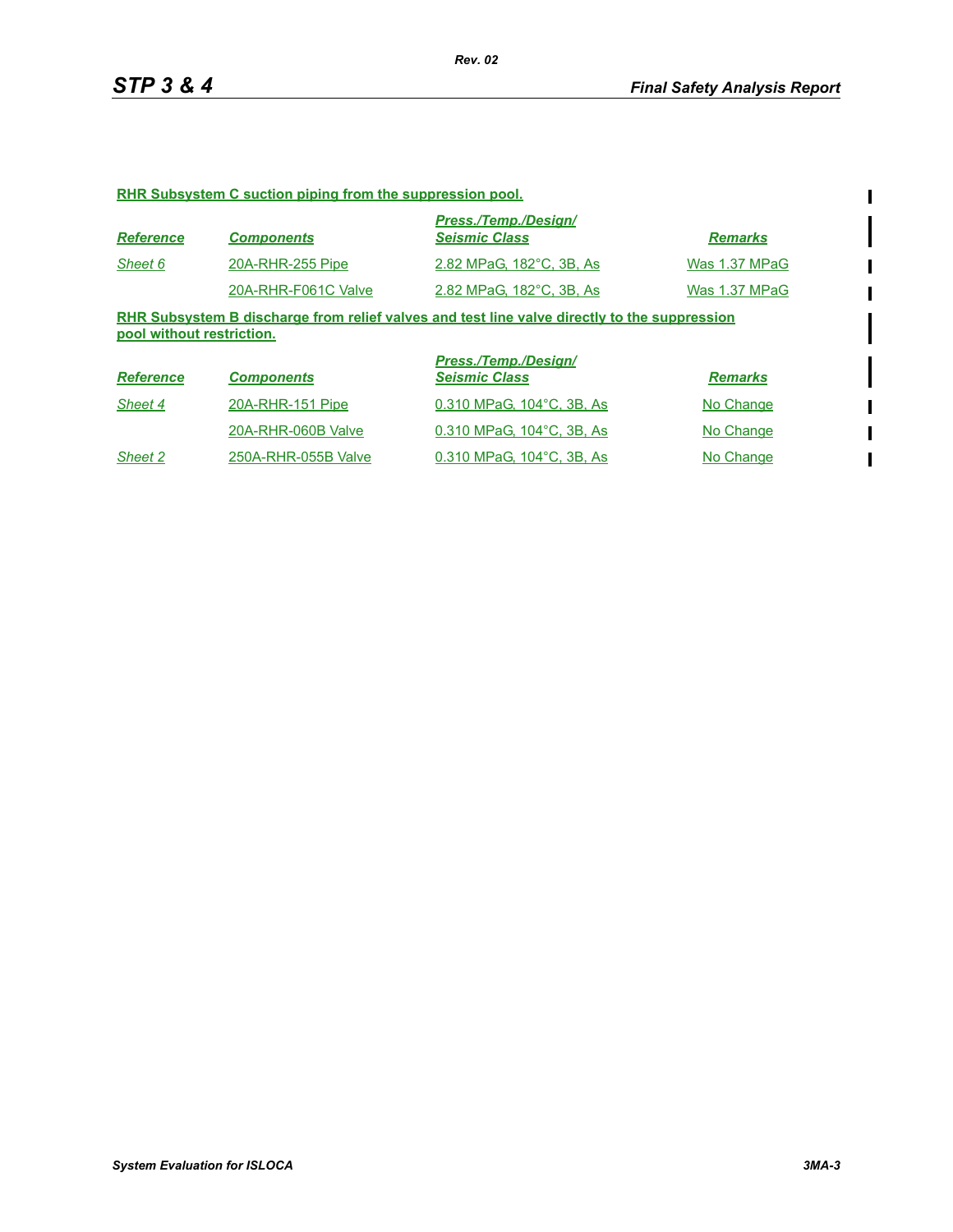$\begin{array}{c} \rule{0pt}{2.5ex} \rule{0pt}{2.5ex} \rule{0pt}{2.5ex} \rule{0pt}{2.5ex} \rule{0pt}{2.5ex} \rule{0pt}{2.5ex} \rule{0pt}{2.5ex} \rule{0pt}{2.5ex} \rule{0pt}{2.5ex} \rule{0pt}{2.5ex} \rule{0pt}{2.5ex} \rule{0pt}{2.5ex} \rule{0pt}{2.5ex} \rule{0pt}{2.5ex} \rule{0pt}{2.5ex} \rule{0pt}{2.5ex} \rule{0pt}{2.5ex} \rule{0pt}{2.5ex} \rule{0pt}{2.5ex} \rule{0$ 

#### **RHR Subsystem B interface with Radwaste System.**

| <b>Reference</b> | <b>Components</b>                                    | Press./Temp./Design/<br><b>Seismic Class</b> | <b>Remarks</b> |
|------------------|------------------------------------------------------|----------------------------------------------|----------------|
| Sheet 4          | 150A-RHR-023 Pipe                                    | 3.43 MPaG, 66°C, 3B, As                      | No Change      |
|                  | 150A-RHR-230 Pipe                                    | 3.43 MPaG, 66°C, 3B, As                      | No Change      |
|                  | 150A-RHR-129 Pipe                                    | 3.43 MPaG, 48266°C, 3B, As                   | No Change      |
|                  | 150A-RHR-FE012B Flow El.                             | 3.43 MPaG, 66°C, 3B, As                      | No Change      |
|                  | 20A-RHR-739 Pipe                                     | 3.43 MPaG, 66°C, 3B, As                      | No Change      |
|                  | 20A-RHR-740 Pipe                                     | 3.43 MPaG, 66°C, 3B, As                      | No Change      |
|                  | 20A-RHR-714B Valve                                   | 3.43 MPaG, 66°C, 3B, As                      | No Change      |
|                  | 20A-RHR-715B Valve                                   | 3.43 MPaG, 66°C, 3B, As                      | No Change      |
|                  | 20A-RHR-716B Valve                                   | 3.43 MPaG, 66°C, 3B, As                      | No Change      |
|                  | 20A-RHR-717B Valve                                   | 3.43 MPaG, 66°C, 3B, As                      | No Change      |
|                  | 20A-RHR-FT012B Press. Trans. 3.43 MPaG, 66°C, 3B, As |                                              | No Change      |
|                  | 100A-RHR-146 Pipe                                    | 3.43 MPaG, 66°C, 3B, As                      | No Change      |
|                  | 100A-RHR-F052B Valve                                 | 3.43 MPaG, 66°C, 3B, As                      | No Change      |
|                  | 200A-LCW-CSSS Pipe                                   | 0.981 MPaG, 66°C, 4D, B                      | No Change      |
|                  | 200A-LCW- <del>CS</del> SS Valve LO                  | 0.981 MPaG, 66°C, 4D, B                      | No Change      |
|                  | 200A-LCW-CSSS AO Valve                               | 0.981 MPaG, 66°C, 4D, B                      | No Change      |
|                  | 200A-LCW-CSSS Valve LO                               | 0.981 MPaG, 66°C, 4D, B                      | No Change      |
|                  | 200A-LCW-CSSS AO Valve                               | 0.981 MPaG, 66°C, 4D, B                      | No Change      |
|                  | 200A-LCW-SS Valve LO                                 | 0.981 MPaG, 66°C, 4D, B                      | No Change      |
|                  | 200A-LCW-SS AO Valve                                 | 0.981 MPaG, 66°C, 4D, B                      | No Change      |
|                  | * LCW Collector Tank C                               | 0 MPaG, 66°C, 4D, B                          | No Change      |
|                  | 200A-LCW-SS Valve LO                                 | 0.981 MPaG, 66°C, 4D, B                      | No Change      |
|                  | 200A-LCW-SS AO Valve                                 | 0.981 MPaG, 66°C, 4D, B                      | No Change      |
|                  | * LCW Collector Tank D                               | 0 MPaG, 66°C, 4D, B                          | No Change      |
|                  |                                                      |                                              |                |

**RHR Subsystem C discharge fill pump suction piping from the suppression pool.**

|                  |                          | <b>Press./Temp./Design/</b> |                |
|------------------|--------------------------|-----------------------------|----------------|
| <b>Reference</b> | <b>Components</b>        | <b>Seismic Class</b>        | <b>Remarks</b> |
| Sheet 6          | 25A-RHR-770 Pipe         | 2.82 MPaG, 182°C, 3B, As    | Was 1.37 MPaG  |
|                  | 25A-RHR-F718C Valve      | 2.82 MPaG, 182°C, 3B, As    | Was 1.37 MPaG  |
|                  | 25A-RHR-F719C Valve      | 2.82 MPaG, 182°C, 3B, As    | Was 1.37 MPaG  |
|                  | 25A-RHR-PX013C Press.Pt. | 2.82 MPaG, 182°C, 3B, As    | Was 1.37 MPaG  |

 $\blacksquare$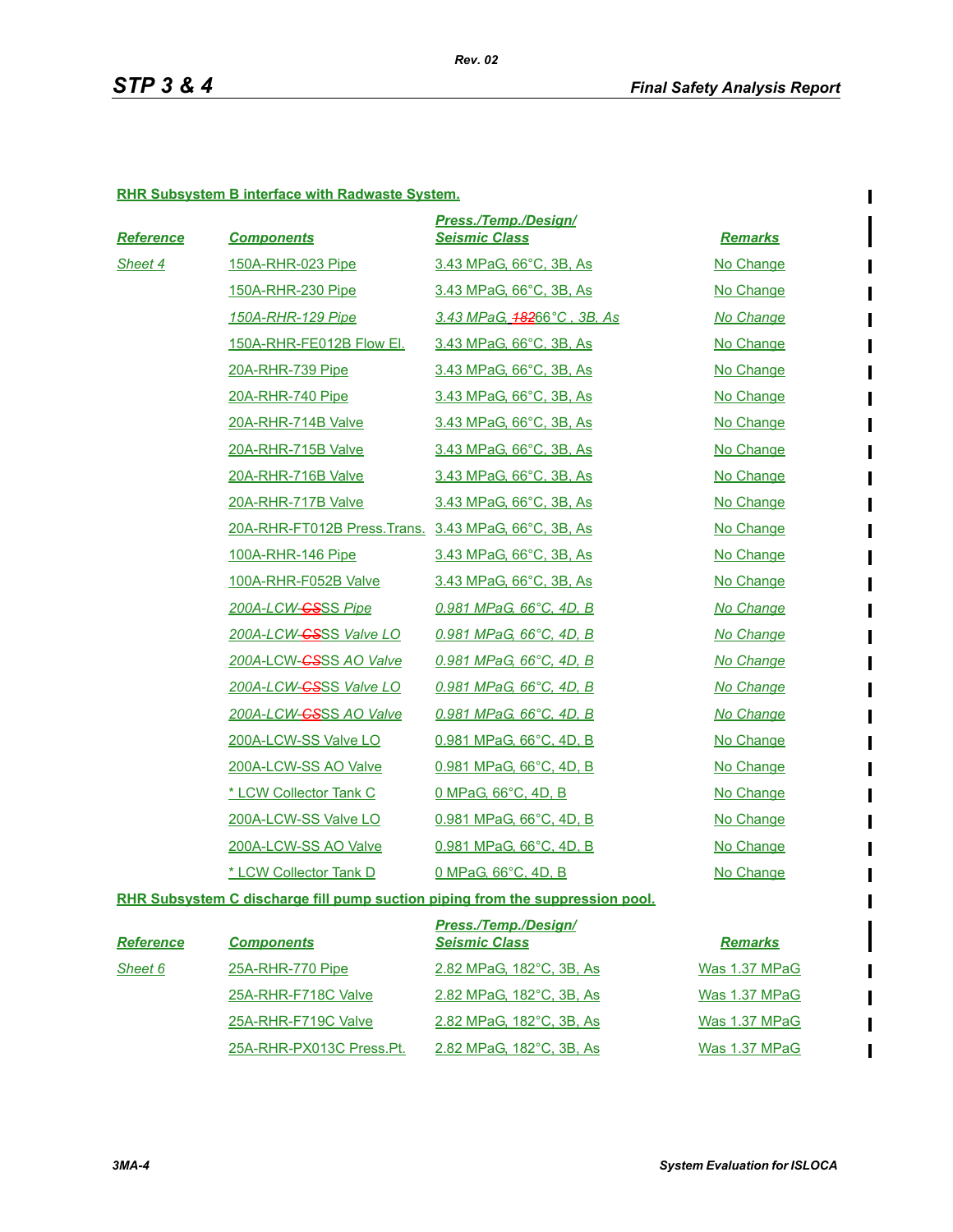#### **RHR Subsystem C discharge from relief valves and test line valve direct to the suppression pool without restriction.**

|                  |                                                                     | <b>Press./Temp./Design/</b>                                                             |                |
|------------------|---------------------------------------------------------------------|-----------------------------------------------------------------------------------------|----------------|
| <b>Reference</b> | <b>Components</b>                                                   | <b>Seismic Class</b>                                                                    | <b>Remarks</b> |
| Sheet 6          | <b>20A-RHR-254 Pipe</b>                                             | 0.310 MPaG, 104°C, 3B, As                                                               | No change      |
|                  | 20A-RHR-060C Valve                                                  | 0.310 MPaG, 104°C, 3B, As                                                               | No change      |
| Sheet 2          | 250A-RHR-F055C Valve                                                | 0.310 MPaG, 104°C, 3B, As                                                               | No change      |
|                  | RHR Subsystem C flushing line interface at branch discharge to RPV. |                                                                                         |                |
| <b>Reference</b> | <b>Components</b>                                                   | Press./Temp./Design/<br><b>Seismic Class</b>                                            | <b>Remarks</b> |
| Sheet 7          | 100A-RHR-F032C Valve                                                | 3.43 MPaG, 182°C, 3B, As                                                                | No change      |
|                  |                                                                     | <b>RHR Subsystem C flushing line interface at suction of shutdown branch from RPV.</b>  |                |
|                  |                                                                     | <b>Press./Temp./Design/</b>                                                             |                |
| <b>Reference</b> | <b>Components</b>                                                   | <b>Seismic Class</b>                                                                    | <b>Remarks</b> |
| Sheet 21         | 100A-MUWC-440139 Pipe                                               | 1.37 MPaG, 66°C, 4D, B                                                                  | No change      |
| Sheet 2          | 100A-RHR-F040C Valve                                                | 2.82 MPaG, 182°C, 3B, As                                                                | Was 1.37 MPaG  |
|                  |                                                                     | <u>RHR Subsystem C outdoor fire truck connection in RHR pump discharge pipe to RPV.</u> |                |
|                  |                                                                     | Press./Temp./Design/                                                                    |                |
| <b>Reference</b> | <b>Components</b>                                                   | <b>Seismic Class</b>                                                                    | <b>Remarks</b> |
| Sheet 7          | 20100A-RHR-FE-100 Flow<br>EI.                                       | 3.43 MPaG, 182°C, 3B, As                                                                | No change      |

# **3MA.3.3 Upgraded Components - HPCF System**

## STD DEP 3MA-1

#### **HPCF Subsystem B suction piping from the suppression pool.**

|                  |                                                   | Press./Temp./Design/      |                |
|------------------|---------------------------------------------------|---------------------------|----------------|
| <b>Reference</b> | <b>Components</b>                                 | <b>Seismic Class</b>      | <b>Remarks</b> |
| Sheet 2          | xxA-HPCF-030B Valve                               | 2.82 MPaG, 104°C, 3B, As  | Was 1.37 MPaG  |
|                  | xxA-HPCF-xxx Pipe                                 | 2.82 MPaG, 104°C, 3B, As  | Was 1.37 MPaG  |
|                  | <b>HPCF Subsystem B keep fill line interface.</b> |                           |                |
|                  |                                                   | Press./Temp./Design/      |                |
| <b>Reference</b> | <b>Components</b>                                 | <b>Seismic Class</b>      | <b>Remarks</b> |
| Sheet 1          | 20A-HPCF-707 Pipe                                 | 10.79 MPaG, 100°C, 3B, As | No change      |
|                  | 20A-HPCF-716B Valve                               | 10.79 MPaG, 100°C, 3B, As | No change      |
|                  | 20A-HPCF-717B Valve                               | 10.79 MPaG. 100°C. 3B. As | No change      |

20A-HPCF-PX010B Press.Pt. 10.79 MPaG, 100°C, 3B, As No change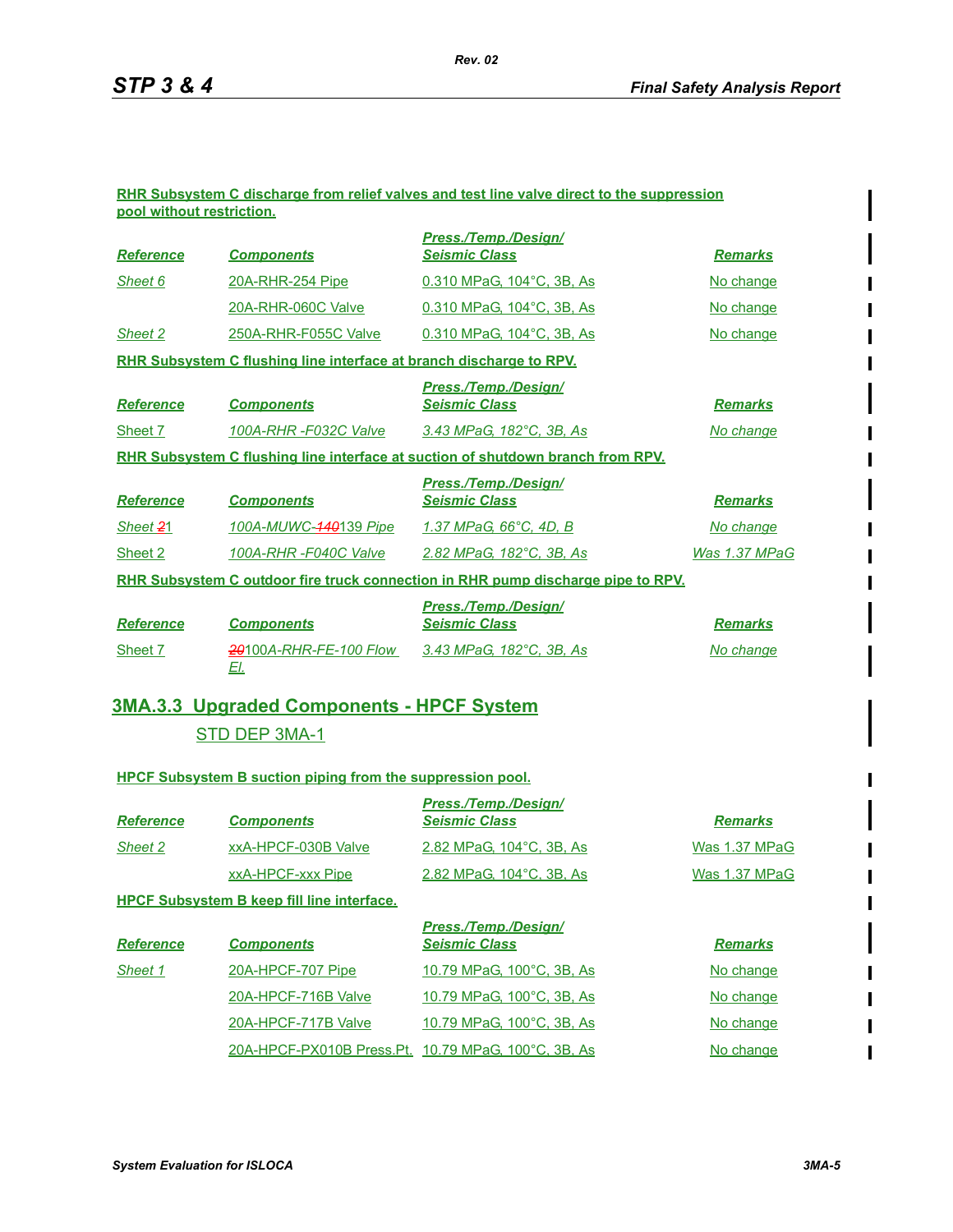#### **HPCF Subsystem C suction piping from the suppression pool and condensate storage tank.**

| <b>Reference</b> | <b>Components</b>                                 | Press./Temp./Desian/<br><b>Seismic Class</b> | <b>Remarks</b>       |
|------------------|---------------------------------------------------|----------------------------------------------|----------------------|
| Sheet 2          | 20A-HPCF-PX004C Press. Pt                         | 2.82 MPaG, 100°C, 3B, As                     | Was 1.37 MPaG        |
|                  | 400A-HPCF-406110 Pipe                             | 2.82 MPaG, 100°C, 3B, As                     | Was 1.37 MPaG        |
|                  | 20A-HPCF-F030C Valve                              | 2.82 MPaG, 100°C, 3B, As                     | Was 1.37 MPaG        |
|                  | 20A-HPCF-xxx-Pipe                                 | 2.82 MPaG, 100°C, 3B, As                     | Was 1.37 MPaG        |
|                  | <del>400A<u>-HPCF-110 Pipe</u></del>              | <del>0.310 MPaG. 104°C. 3B. As</del>         | <del>No change</del> |
|                  | 400A-HPCF-105 Pipe                                | 1.37 MPaG, 66°C, 3B, B(S1, S2)               | No change            |
|                  | <b>HPCF Subsystem C keep fill line interface.</b> |                                              |                      |
| <b>Reference</b> | <b>Components</b>                                 | Press./Temp./Design/<br><b>Seismic Class</b> | <b>Remarks</b>       |
| Sheet 1          | 20A-HPCF-807 Pipe                                 | 10.79 MPaG, 100°C, 3B, As                    | No change            |
|                  | 20A-HPCF-716C Valve                               | 10.79 MPaG. 100°C. 3B. As                    | No change            |
|                  | 20A-HPCF-717C Valve                               | 10.79 MPaG, 100°C, 3B, As                    | No change            |
|                  | 20A-HPCF-PX010C Press.Pt.                         | 10.79 MPaG, 100°C, 3B, As                    | No change            |

### **3MA.4.1 Upgrade Description**

STD DEP Admin

*The URS boundary was terminated at the last valve before the suppression pool, which is valve E510-F006*E51-F006 *and is normally closed. The suppression pool is a large structure, impractical to upgrade to the URS design pressure. The only portions of the RCIC System that are not upgraded to the URS design pressure is unobstructed piping to the suppression pool.*

### **3MA.4.3 Upgraded Components - RCIC System**

STD DFP T1 2 4-3

### STD DEP 3MA-1

The Reactor Core Isolation Cooling System (RCIC) alternate design description was provided in ABWR Licensing Topical Report NEDE-33299P, "Advanced Boiling Water Reactor (ABWR) with Alternate RCIC Turbine-Pump," dated December 2006. This markup information on pages C-21, C-22 and C-23 of the Licensing Topical Report is incorporated by reference.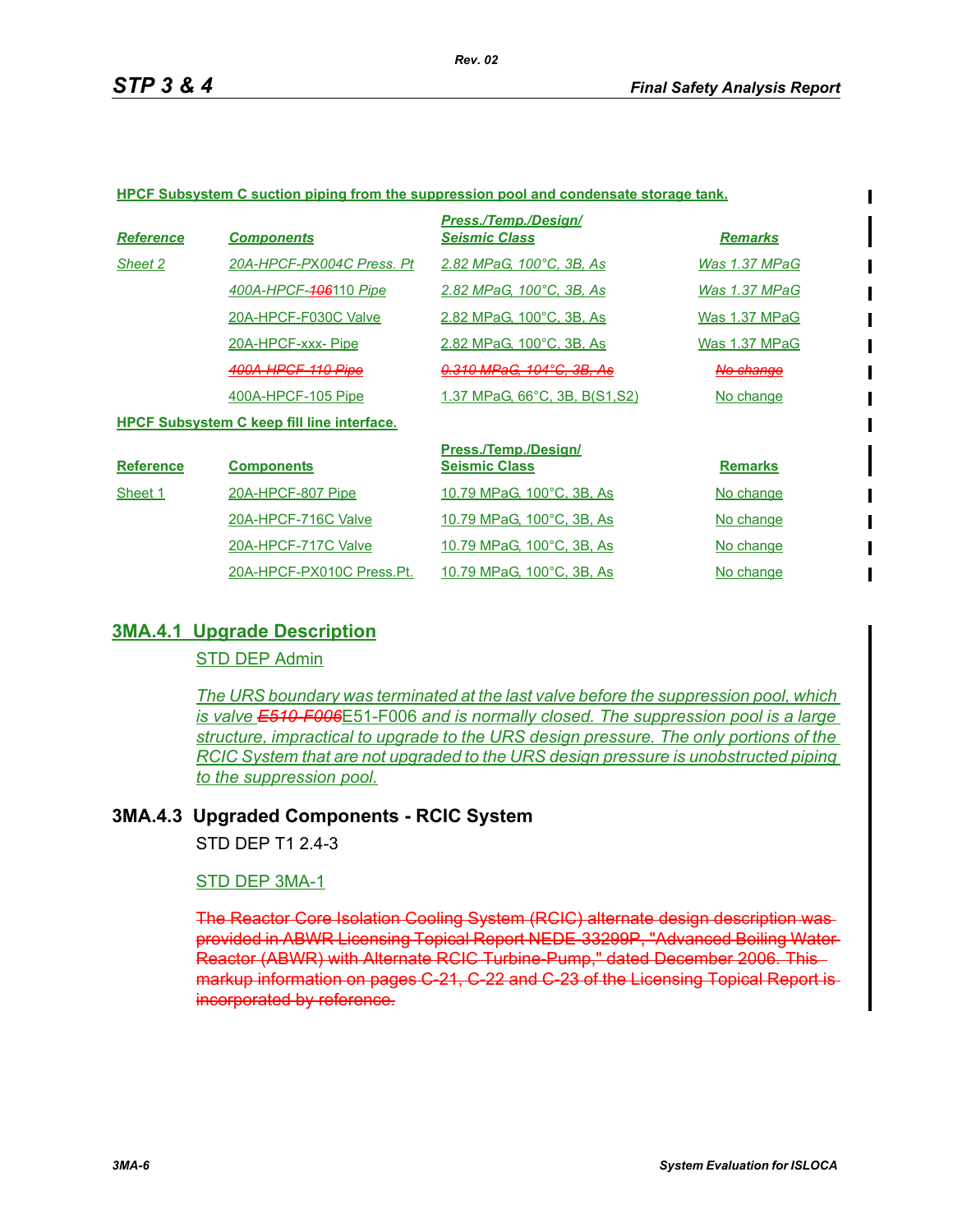$\blacksquare$ 

## **RCIC turbine condensate piping to the suppression pool**

| <b>Reference</b> | <b>Components</b>             | <b>Press./Temp./Design/</b><br><b>Seismic Class</b>                 | <b>Remarks</b>        |
|------------------|-------------------------------|---------------------------------------------------------------------|-----------------------|
| Sheet 3          | 20A-RCIC-723-S Pipe           | 8.62 MPaG, 302°C, 3B, As                                            | <b>Was 0.981 MPaG</b> |
|                  | 20A-RCIC-724-S Pipe           | 8.62 MPaG, 302°C, 3B, As                                            | <b>Was 0.981 MPaG</b> |
|                  | 20A-RCIC-725-S Pipe           | 8.62 MPaG. 302°C. 3B. As                                            | <b>Was 0.981 MPaG</b> |
|                  | 20A-RCIC-726-S Pipe           | 8.62 MPaG. 302°C. 3B. As                                            | <b>Was 0.981 MPaG</b> |
|                  | 20A-RCIC-F724 Valve           | 8.62 MPaG, 302°C, 3B, As                                            | <b>Was 0.981 MPaG</b> |
|                  | 20A-RCIC-F725 Valve           | 8.62 MPaG. 302°C. 3B. As                                            | <b>Was 0.981 MPaG</b> |
|                  | 20A-RCIC-PT014A Press.Trans.  | 8.62 MPaG, 302°C, 3B, As                                            | <b>Was 0.981 MPaG</b> |
|                  | 20A-RCIC-PT014B Press.Trans.  | 8.62 MPaG, 302°C, 3B, As                                            | Was 0.981 MPaG        |
|                  | 20A-RCIC-PT014E Press. Trans. | 8.62 MPaG. 302°C. 3B. As                                            | <b>Was 0.981 MPaG</b> |
|                  | 20A-RCIC-PT014F Press.Trans.  | 8.62 MPaG, 302°C, 3B, As                                            | <b>Was 0.981 MPaG</b> |
| Reference        | <b>Components</b>             | Press./Temp./Design/<br><del>Seismic Class</del>                    | Remarks               |
|                  | ** 25A RCIC 051 S Pipe        | 8.62 MPaG, 302°C, 3B, As-                                           | <b>Was 0.981 MPaG</b> |
|                  | ** 25A RCIC F051 Valve        | 8.62 MPaG, 302°C, 3B, As                                            | Was 0.981 MPaG        |
|                  | ** 25A RCIC-D012 Strainer     | 8.62 MPaG. 302°C.3B.As                                              | Was 0.981 MPaG        |
|                  | ** 25A RCIC-D013 S. Trap-     | 8.62 MPaG. 302°C.3B.As-                                             | <b>Was 0.981 MPaG</b> |
|                  | ** 25A RGIG F052 Valve        | 8.62 MPaG, 302°C, 3B, As-                                           | Was 0.981 MPaG        |
| Sheet 3          | ** 25A RCIC 052 S Pipe        | 2.82 MPaG. 184°C.4D.As                                              | <b>Was 0.981 MPaG</b> |
|                  | xxA-RCIC-xxx Pipe             | 8.62 MPaG, 302°C, 3B, As                                            | <b>Was 0.981 MPaG</b> |
|                  | 80A-RCIC-054-S Pipe           | 0.981 MPaG. 184°C. 3B. As                                           | No change             |
|                  | 80A-RCIC-F054-S Check V.      | 0.981 MPaG, 184°C, 3B, As                                           | No change             |
|                  | 80A-RCIC-F055-S Check V.      | 0.981 MPaG, 184°C, 3B, As                                           | No change             |
| Sheet 1          | A-RCIC-F069 T.Valve           | <del>2.82</del> 8.62 MPaG, <del>184°C</del> 302°C,<br><u>3B. As</u> | Was 10.981 MPaG       |

\* Vent via Rupture Disks.

\*\* RCIC Turbine Condensate Piping to the Barometric Condenser.

#### **RCIC pump suction piping**

| <b>Reference</b> | <b>Components</b>                 | <b>Press./Temp./Design/</b><br><b>Seismic Class</b> | <b>Remarks</b>       |
|------------------|-----------------------------------|-----------------------------------------------------|----------------------|
| Sheet 1          | 20 <del>0</del> A-RCIC-F060 Valve | 2.82 MPaG, 77°C, 3B, As                             | Was 1.37 MPaG        |
|                  | 20A-RCIC-xxx Pipe                 | 2.82 MPaG, 77°C, 3B, As                             | Was 1.37 MPaG        |
|                  | xxA-RCIC-F062 Valve               | 2.82 MPaG, 104°C, 3B, As                            | <b>Was 1.37 MPaG</b> |
|                  | xxA-RCIC-xxx- Pipe                | 2.82 MPaG, 104°C, 3B, As                            | Was 1.37 MPaG        |

П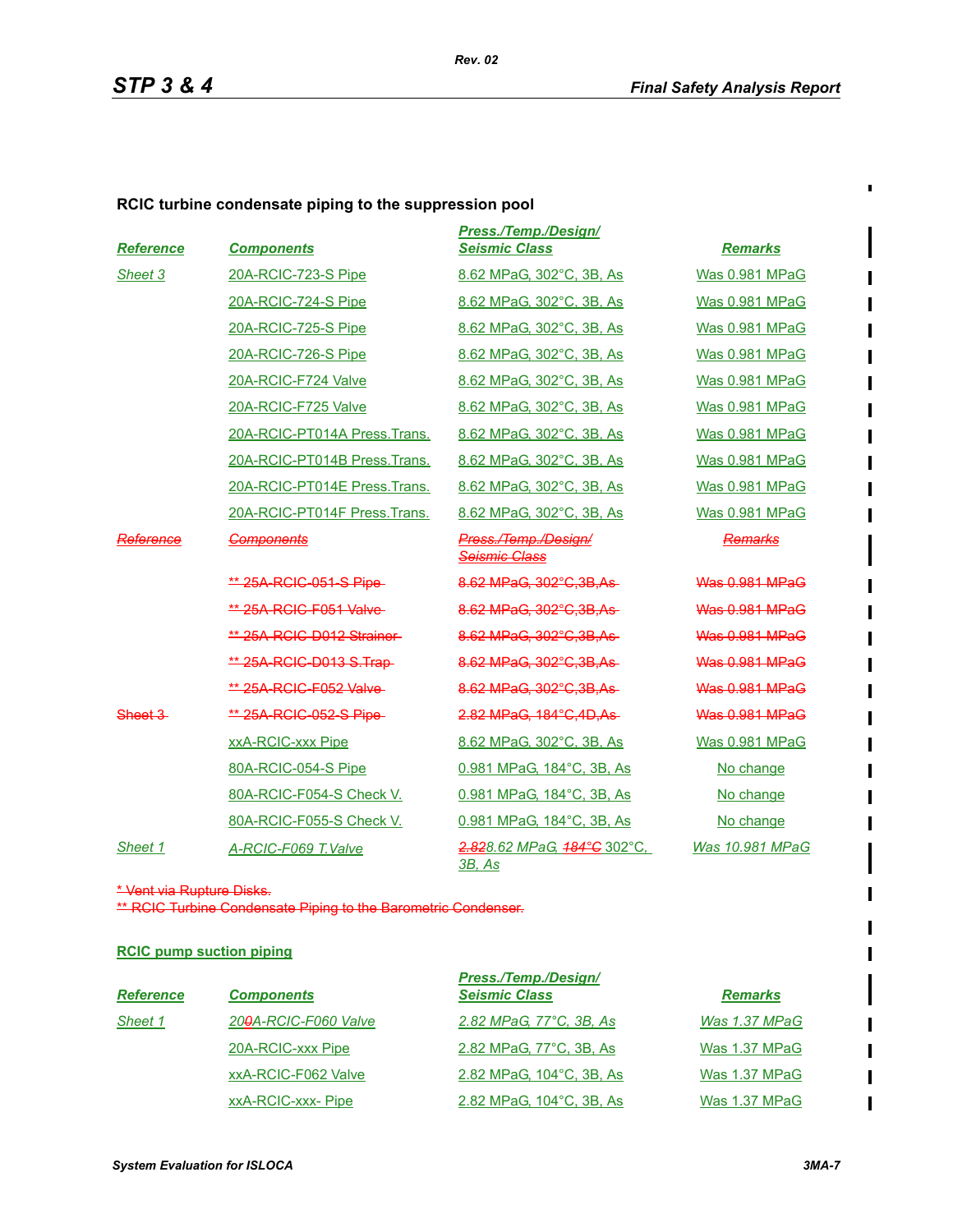#### **RCIC discharge from relief valves and test line valve direct to the suppression pool without restriction.**

|                    |                                                             | Press./Temp./Desian/      |                          |
|--------------------|-------------------------------------------------------------|---------------------------|--------------------------|
| <b>Reference</b>   | <b>Components</b>                                           | <b>Seismic Class</b>      | <b>Remarks</b>           |
| Sheet 2            | 250A-RHR-008 Pipe                                           | 0.310 MPaG, 104°C, 3B, As | No change                |
|                    | RCIC vacuum tank condensate piping to the suppression pool. |                           |                          |
|                    |                                                             | Press./Temp./Design/      |                          |
| Reference          | <b>Components</b>                                           | <b>Seismic Class</b>      | Domarke<br><b>ACTRES</b> |
| <del>Sheet 3</del> | 50A-RCIC-Vacuum Pump-                                       | 2.82 MPaG, 121°C, 4D, As- | <b>Was 0.755 MPaG</b>    |
|                    | 50A-RCIC-044-S Pipe-                                        | 2.82 MPaG, 88°C, 4D, As-  | <b>Was 0.310 MPaG</b>    |
|                    | 50A-RCIC-067-S Pipe-                                        | 2.82 MPaG, 88°C, 4D, As-  | <b>Was 0.310 MPaG</b>    |
|                    | 50A-RCIC-PCV Valve-                                         | 2.82 MPaG, 121°C, 4D, As  | <b>Was 0.755 MPaG</b>    |
| <del>Sheet 3</del> | 20A-RCIC-068-S Pipe-                                        | 2.82 MPaG, 121°C, 4D, As  | <b>Was 0.981 MPaG</b>    |
| Sheet 1            | 50A-RCIC-F046 Check V.                                      | 2.82 MPaG, 104°C, 3B, As- | <b>Was 0.310 MPaG</b>    |
|                    | 20A-RCIC-057-S Pipe-                                        | 2.82 MPaG, 104°C, 3B, As- | <b>Was 0.310 MPaG</b>    |
|                    | 20A-RCIC-F059 T.Valve-                                      | 2.82 MPaG, 104°C, 3B, As- | <b>Was 0.310 MPaG</b>    |
|                    | 50A-RCIC-F047 MO Valve-                                     | 2.82 MPaG, 104°C, 3B, As- | <b>Was 0.310 MPaG</b>    |
|                    | 50A-RCIC-045-S Pipe-                                        | 0.981 MPaG, 104°C, 3B, As | No change                |
| <del>Sheet 1</del> | <b>Suppression Pool</b>                                     |                           |                          |

*RCIC steam drains from trip and throttle valve piping and turbine to condensate chamber*

|                          |                                    | Press./Temp./Design/      |                                 |
|--------------------------|------------------------------------|---------------------------|---------------------------------|
| Reference                | Componente<br><del>oomoonomo</del> | <b>Seismic Class</b>      | Damarke<br><del>RC///d/AS</del> |
| Sheet 3                  | * 20A-RCIC-063-S Pipe              | 8.62 MPaG, 302°C, 3B, As  | <b>Was 0.981 MPaG</b>           |
| $\sim$                   | * 20A-RCIC-061-S Pipe-             | 8.62 MPaG, 302°C, 3B, As  | <b>Was 0.981 MPaG</b>           |
| $\overline{\phantom{0}}$ | <u>** 20A-RCIC-064-S Pipe-</u>     | 8.62 MPaG, 302°C, 3B, As- | <b>Was 0.981 MPaG</b>           |

*\* RCIC Trip and Throttle Valve leakoffs are piped to Condensing Chamber. \*\* RCIC Turbine Condensate Drain connects to the Condensing Chamber*

*RCIC turbine valve leakoffs are piped to the barometric condenser*

| * 25A-RCIC-058-S Pipe-<br>2.82 MPaG, 184°C, 4D, As<br><b>Was 0.981 MPaG</b><br><del>Sheet 3</del><br>** 25A-RCIC-059-S Pipe<br>2.82 MPaG, 184°C, 4D, As<br><b>Was 0.981 MPaG</b><br><del>2.82 MPaG, 184°C,4D,As</del><br><b>Was 0.755 MPaG</b><br><b>Barometric Condenser</b><br>۰ |  |
|------------------------------------------------------------------------------------------------------------------------------------------------------------------------------------------------------------------------------------------------------------------------------------|--|
|                                                                                                                                                                                                                                                                                    |  |
|                                                                                                                                                                                                                                                                                    |  |
|                                                                                                                                                                                                                                                                                    |  |
| 2.82 MPaG, 184°C, 4D, As-<br>*** 25A-RCIC-065-S Pipe<br><b>Was 0.755 MPaG</b>                                                                                                                                                                                                      |  |
| 2.82 MPaG, 121°C, 4D, As<br><b>Was 0.755 MPaG</b><br><del>25A-RCIC-Relief Valve</del><br>۰                                                                                                                                                                                         |  |
| 25A-RCIC-066-S Pipe<br>0 MPaG, 121°C, 4D, As-<br><del>No change</del><br>۳                                                                                                                                                                                                         |  |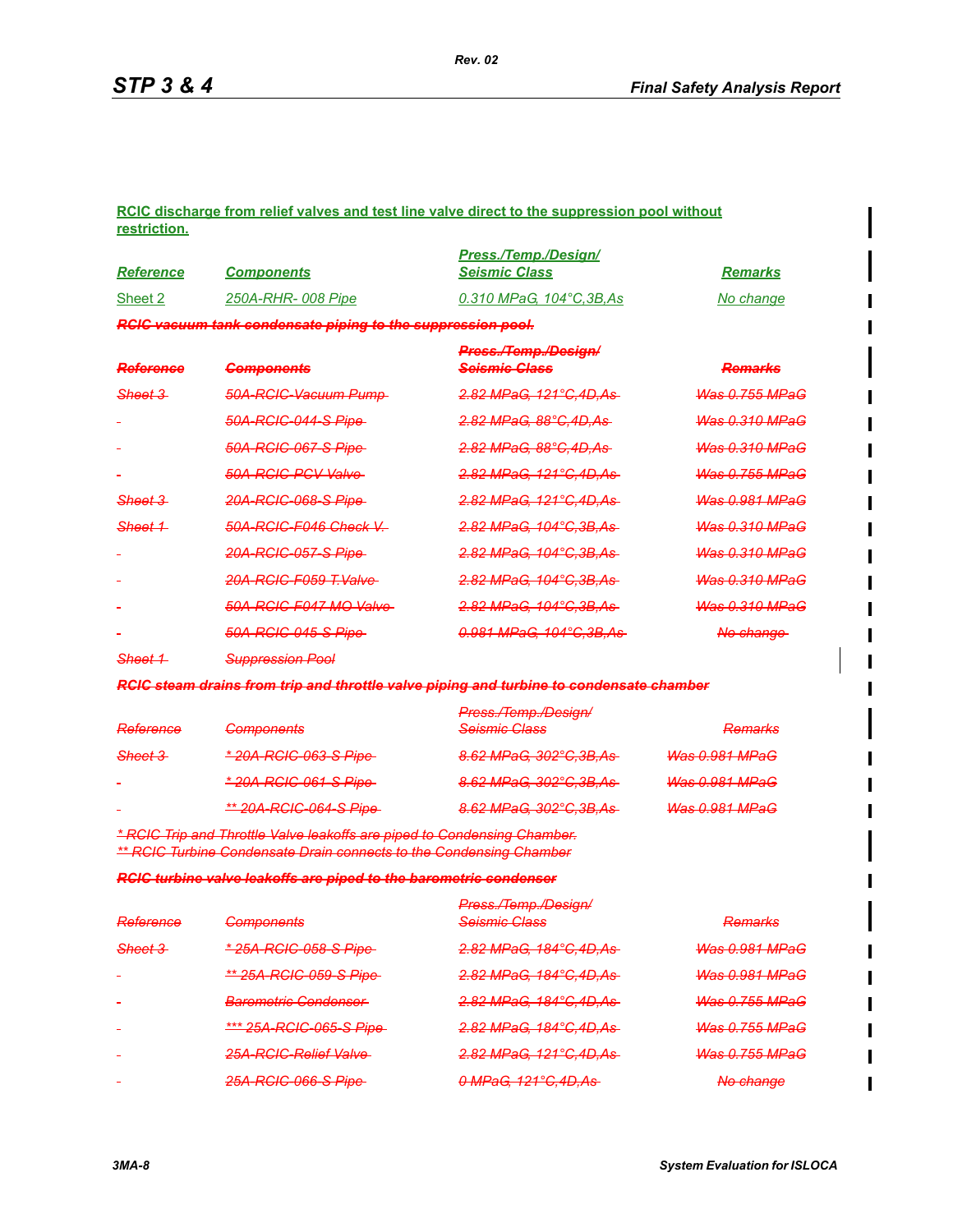*\* RCIC Trip and Throttle Valve Stem leakoff is piped to the Barometric \*\* RCIC Turbine Governor Valve Stem is piped to the to Barometric Condenser. \*\*\* Barometric Condenser Press. relief and piping.*

*RCIC pump cooling water piping for pump and turbine lube oil coolers*

| <b>Components</b>                   | Press./Temp./Design/<br><del>Seismic Class</del> | <b>Remarks</b>            |
|-------------------------------------|--------------------------------------------------|---------------------------|
| 50A-RCIC-011-W Pipe                 | 2.82 MPaG, 77°C, 3B, As-                         | <b>Was 0.863 MPaG</b>     |
| <del>50A-RCIC-028-W Pipe</del>      | 2.82 MPaG, 77°C.3B.As                            | <b>Was 0.863 MPaG</b>     |
| 50A-RCIC-F030 Relief V              | 2.82 MPaG, 77°C.3B.As                            | <b>Was 0.863 MPaG</b>     |
| 50A-RCIC-029-W Pipe-                | 2.82 MPaG, 77°C.3B.As                            | <b>Was 0.863 MPaG</b>     |
| <del>20A-RCIC-713-W Pipe</del>      | <del>2.82 MPaG, 77°C.3B.As</del>                 | <del>Was 0.863 MPaG</del> |
| <del>20A-RCIC-PX018 Press</del>     | 2.82 MPaG, 77°C.3B.As                            | <del>Was 0.863 MPaG</del> |
| 50A-RCIC-Turb.LO-Cooler             | <del>2.82 MPaG, 77°C,3B,As</del>                 | <del>Was 0.863 MPaG</del> |
| 50A-RCIC-Pump LO-Cooler-            | <del>2.82 MPaG. 77°C.3B.As</del>                 | <del>Was 0.863 MPaG</del> |
| <del>15A-RCIC-TX019 Temp.Pt.</del>  | <del>2.82 MPaG, 77°C.3B.As</del>                 | <del>Was 0.863 MPaG</del> |
| <del>20A-RCIC-714-W Pipe</del>      | <del>2.82 MPaG. 77°C.3B.As</del>                 | <del>Was 0.863 MPaG</del> |
| 20A-RCIC-F714 Valve                 | 2.82 MPaG, 77°C.3B.As                            | <del>Was 0.863 MPaG</del> |
| <del>20A-RCIC-PX020 Press.Pt.</del> | <del>2.82 MPaG. 77°C.3B.As</del>                 | <b>Was 0.863 MPaG</b>     |
| <del>15A-RCIC-012-W Pipe</del>      | <del>2.82 MPaG, 77°C.3B.As</del>                 | <del>Was 0.863 MPaG</del> |
| <del>15A-RCIC-013-W Pipe</del>      | <del>2.82 MPaG. 77°C.3B.As</del>                 | <del>Was 0.863 MPaG</del> |
| <u>15A-RCIC-014-W Pipe-</u>         | <del>2.82 MPaG, 77°C.3B.As</del>                 | <del>Was 0.863 MPaG</del> |
| <del>15A-RCIC-015-W Pipe</del>      | <del>2.82 MPaG. 77°C.3B.As</del>                 | <del>Was 0.863 MPaG</del> |
| <b>Barometric Condenser</b>         | <u>2.82 MPaG. 121°C.4D.As-</u>                   | <del>Was 0.755 MPaG</del> |
|                                     |                                                  |                           |

*Rev. 02*

*RCIC vacuum tank and condensate pump piped to RCIC pump suction pipe*

|                     |                                     | Press./Temp./Design/              |                           |
|---------------------|-------------------------------------|-----------------------------------|---------------------------|
| Reference           | <del>Components</del>               | <b>Seismic Class</b>              | <del>Remarks</del>        |
| <del>Sheet 3-</del> | <del>RCIC Vacuum Tank-</del>        | 2.82 MPaG, 77°C, 4D, As-          | <b>Was 0.755 MPaG</b>     |
|                     | <b>RGIC Press. Switch H</b>         | 2.82 MPaG, 121°C, 4D, As          | <b>Was 0.755 MPaG</b>     |
|                     | <b>RGIG Level Switch H</b>          | <del>2.82 MPaG, 121°C,4D,As</del> | <del>Was 0.755 MPaG</del> |
|                     | <del>RCIC Level Switch L</del>      | <del>2.82 MPaG, 121°C,4D,As</del> | <del>Was 0.755 MPaG</del> |
|                     | <b>RGIG Cond. Pump-</b>             | <del>2.82 MPaG, 88°C,4D,As</del>  | <del>Was 1.37 MPaG</del>  |
|                     | <del>50A-RCIC-F014 Check V.</del>   | 2.82 MPaG, 88°C, 4D, As           | <del>Was 1.37 MPaG</del>  |
|                     | <b>50A-RCIC-016-W Pipe</b>          | 2.82 MPaG, 88°C, 4D, As           | <del>Was 1.37 MPaG</del>  |
|                     | 20A-RCIC-715-W Pipe                 | 2.82 MPaG, 88°C, 4D, As           | <del>Was 1.37 MPaG</del>  |
|                     | 20A-RCIC-F715 Valve                 | 2.82 MPaG, 88°C, 4D, As           | <del>Was 1.37 MPaG</del>  |
|                     | <del>20A-RCIC-PX021 Press.Pt.</del> | 2.82 MPaG, 88°C, 4D, As-          | <b>Was 1.37 MPaG</b>      |
|                     | 50A-RCIC-F015 Valve                 | 2.82 MPaG, 88°C, 3B, As-          | <b>Was 1.37 MPaG</b>      |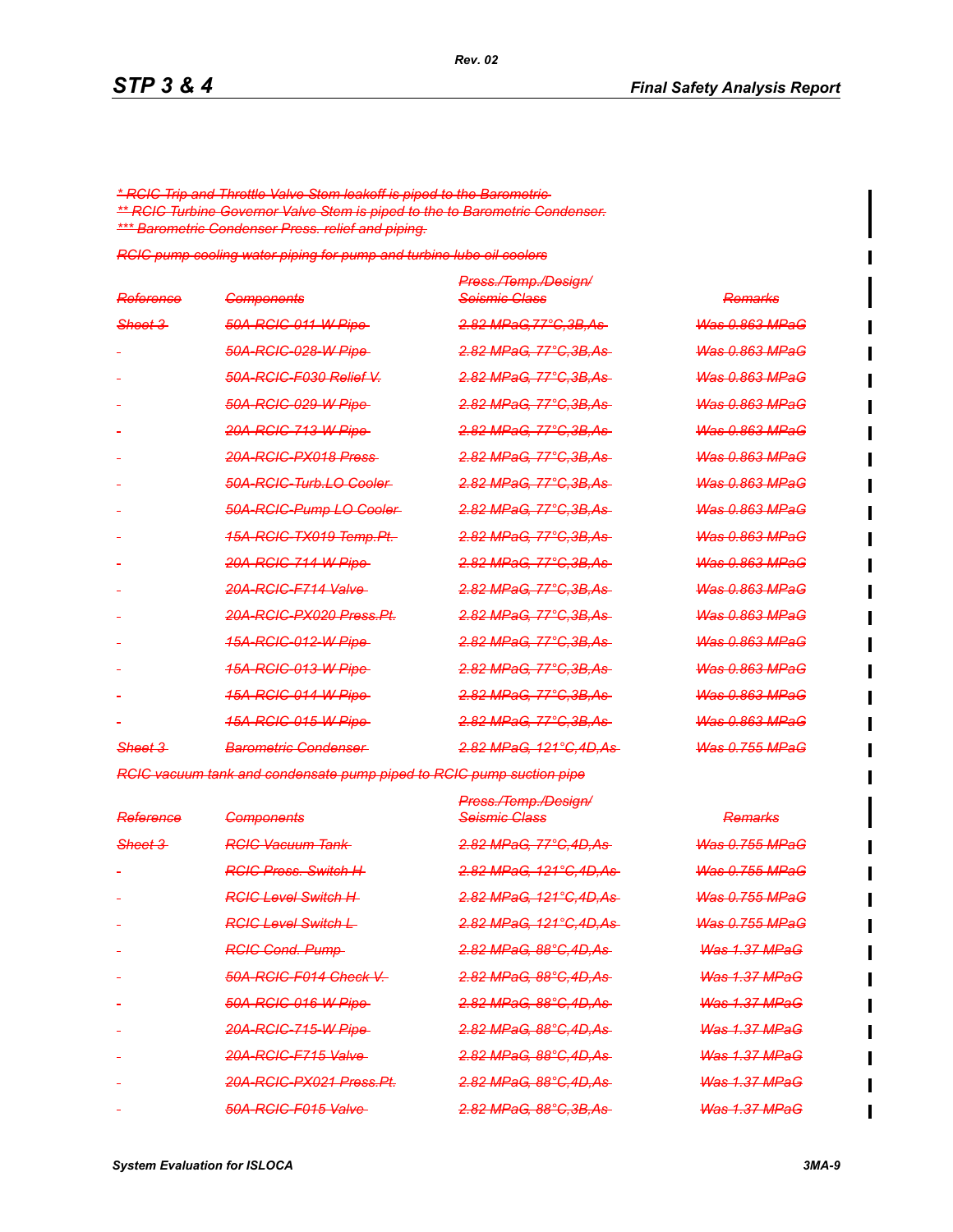Π

| 50A-RCIC-017-W Pipe                                                          | 2.82 MPaG, 88°C, 3B, As                                     | <del>Was 1.37 MPaG</del>                                        |
|------------------------------------------------------------------------------|-------------------------------------------------------------|-----------------------------------------------------------------|
| <del>50A-RCIC-030-W Pipe</del>                                               | <del>2.82 MPaG, 88°C, 3B, As</del>                          | <b>Was 1.37 MPaG</b>                                            |
| 50A-RCIC-F031 MO Valve                                                       | 2.82 MPaG, 88°C, 3B, As                                     | $M_{\odot}$ of 1.37 $MD_{\odot}$ $C$<br><del>was nor wrac</del> |
| 50A-RCIC-F032 AO Valve                                                       | 2.82 MPaC 88°C 3R Ac<br><del>2.02 Mr aw. 00 0.00./10</del>  | $M_{2c}$ 1.37 $MD_{2}$<br><del>was nor wrac</del>               |
| <del>20A-RCIC-032-W Pipe</del>                                               | 2.82 MPaG, 88°C, 3B, As                                     | <del>Was 1.37 MPaG</del>                                        |
| <del>20A-RCIC-F034 T.Valve</del>                                             | 2.82 MPaC 88°C 3R Ac<br><del>2.02 Mr aw. 00 0.00./10</del>  | <del>Was 1.37 MPaG</del>                                        |
| <u>* 500 DCIC F016 Chack</u><br><del>00/17 No.10 1 0 1 0 1 0 0 1 0 0 m</del> | $2.82$ MPaC 77°C 3R Ac<br><del>2.02 Mraw, 11 6.00,110</del> | $M_{\odot}$ of 1.37 $MD_{\odot}$ $C$<br><del>was nor mraw</del> |

*\* 50A-RCIC-017 Pipe connects with RCIC pump suction 200A-RCIC-001-W Pipe on sheet 1 upgraded to 2.82 MPaG.*

#### *Sheet 2: Valve gland leak off piping*

*Branch piping from RCIC steam supply isolation valves FO-035,inside primary containment and FO-036 outside primary containment to VGL Radwaste Treatment System.*

|                                          |                                                     | <b>Droce Tomp Docinni</b><br><u> Просел воннал заснени</u>                     |                                                 |
|------------------------------------------|-----------------------------------------------------|--------------------------------------------------------------------------------|-------------------------------------------------|
| <b>Doforonce</b><br><del>ncierence</del> | Componente<br><b>A TARABATA PARA PERSONA DE CON</b> | <b>Colemia Class</b><br><b>CATION INTO THE CAP</b>                             | Domarke<br><b>EAST FELSE FAST</b>               |
| Sh 2, 111                                | 25A-RCIC-506-S Pipe                                 | $R$ 62 MP <sub>2</sub> C 302°C 1A Ac<br><del>0.02 Mr av. 002 U. IM. Ao</del>   | <b>Departor Drace</b><br><del>ncauw ricoo</del> |
| +7                                       | 25A-RCIC-507-S Pipe                                 | $R$ 62 MP <sub>2</sub> C 302°C 1A Ac<br><del>0.02 Mr av. 302 v. 1/1, /15</del> | <b>Deactor Drace</b><br><del>100001 11000</del> |

#### **Sheet 2: Instrument piping from RCIC steam supply piping to PT-009, PI-010 and level switch LS-011.**

| <b>Reference</b> | <b>Components</b>   | Press./Temp./Desian/<br><b>Seismic Class</b> | <b>Remarks</b>       |
|------------------|---------------------|----------------------------------------------|----------------------|
| $Sh$ 2, H-6      | 20A-RCIC-716-S Pipe | 8.62 MPaG, 302°C, 3B, As                     | <b>Reactor Press</b> |
|                  | 20A-RCIC-F716 Valve | 8.62 MPaG, 302°C, 3B, As                     | <b>Reactor Press</b> |
|                  | 20A-RCIC-F717 Valve | 8.62 MPaG, 302°C, 3B, As                     | <b>Reactor Press</b> |
| H-7              | 20A-RCIC-717-S Pipe | 8.62 MPaG, 302°C, 3B, As                     | <b>Reactor Press</b> |
| $G-5$            | 20A-RCIC-718-S Pipe | 8.62 MPaG, 302°C, 3B, As                     | <b>Reactor Press</b> |
|                  | 20A-RCIC-F718 Valve | 8.62 MPaG, 302°C, 3B, As                     | <b>Reactor Press</b> |
|                  | 20A-RCIC-F719 Valve | 8.62 MPaG, 302°C, 3B, As                     | <b>Reactor Press</b> |
| $F-5$            | 20A-RCIC-719-S Pipe | 8.62 MPaG, 302°C, 3B, As                     | <b>Reactor Press</b> |
|                  | 20A-RCIC-F720 Valve | 8.62 MPaG, 302°C, 3B, As                     | <b>Reactor Press</b> |
|                  | 20A-RCIC-F721 Valve | 8.62 MPaG, 302°C, 3B, As                     | <b>Reactor Press</b> |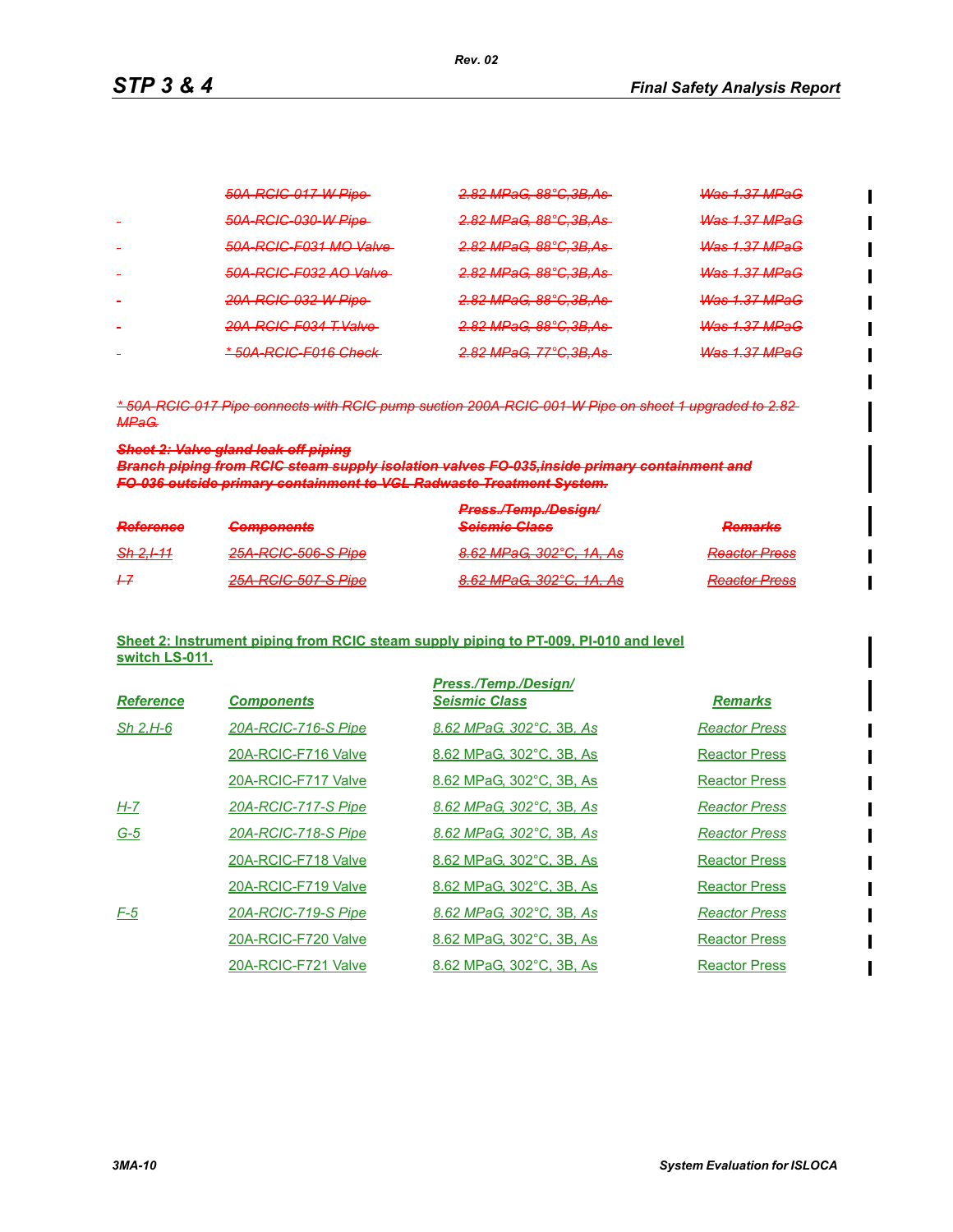## **3MA.5.3 Upgraded Components - CRD System** STD DEP 3MA-1

**CRD pump suction piping Condensate, Feedwater and Condensate Air Extraction System or Condensate Storage Tank of the Makeup Water System (Condensate).**

| Reference        | <b>Components</b>             | Press./Temp./Design/<br><b>Seismic Class</b>             | <b>Remarks</b>        |
|------------------|-------------------------------|----------------------------------------------------------|-----------------------|
| Sheet 1          | 100A-CRD-001-S Pipe           | 2.82 MPaG, 2066°C, 6D, C                                 | Was 1.37 MPaG         |
|                  | 150A-MUWC-F403-xxxValve<br>LO | 1.37MPaG, 66°C, <del>B</del> 4D,<br><b>(S1, S2)</b> , As | No change             |
|                  | 150A-CRD-002-S Pipe           | 2.82 MPaG, 2066°C, 6D, C                                 | Was 1.37 MPaG         |
|                  | 50A-MUWC- F103Valve           | 1.37MPaG, 66°C, 64D, C                                   | <b>Lock Open</b>      |
|                  | 50A-MUWC-103 Pipe             | Static Hd, 66°C, 64D, C                                  | No change             |
|                  | <del>50A-CRD-033-S Pipe</del> | <del>2.82 MPaG. 20°C. 6D. C</del>                        | <b>Was 1.37 MPaG</b>  |
|                  | 50A-CRD-032-S Pipe            | <del>2.82 MPaG, 20°C, 6D, C</del>                        | <b>Was 1.37 MPaG</b>  |
|                  | 100A-CRD-F001A Gate V         | 2.82 MPaG, 2066°C, 6D, C                                 | <b>Was 1.37 MPaG</b>  |
|                  | 100A-CRD-003-S Pipe           | 2.82 MPaG, 2066°C, 6D, C                                 | Was 1.37 MPaG         |
| <b>Reference</b> | <b>Components</b>             | <b>Press./Temp./Design/Seismic</b><br><b>Class</b>       | <b>Remarks</b>        |
| Sheet 1          | <b>CRD-D001A Filter</b>       | 2.82 MPaG, 2066°C, 6D, C                                 | Was 1.37 MPaG         |
|                  | 20A-CRD-500-S Pipe            | 2.82 MPaG, 2066°C, 6D, C                                 | Was 1.37 MPaG         |
|                  | 20A-CRD-F500A Valve NC        | 2.82 MPaG, 2066°C, 6D, C                                 | Was 1.37 MPaG         |
|                  | 20A-CRD-501-S Pipe            | 2.82 MPaG, 2066°C, 6D, C                                 | <b>Was 1.37 MPaG</b>  |
|                  | 20A-CRD-F501A Globe V         | 2.82 MPaG, 2066°C, 6D, C                                 | <b>Was 1.37 MPaG</b>  |
|                  | 100A-CRD-004-S Pipe           | 2.82 MPaG, 2066°C, 6D, C                                 | <u>Was 1.37 MPaG</u>  |
|                  | 100A-CRD-F002A Gate V         | 2.82 MPaG, 2066°C, 6D, C                                 | <b>Was 1.37 MPaG</b>  |
|                  | 100A-CRD-F001B Gate V         | 2.82 MPaG, 2066°C, 6D, C                                 | <b>Was 1.37 MPaG</b>  |
|                  | 100A-CRD-005-S Pipe           | 2.82 MPaG, 2066°C, 6D, C                                 | Was 1.37 MPaG         |
|                  | <b>CRD-D001B Filter</b>       | 2.82 MPaG, 2066°C, 6D, C                                 | <b>Was 1.37 MPaG</b>  |
|                  | 20A-CRD-502-S Pipe            | 2.82 MPaG, 2066°C, 6D, C                                 | <b>Was 1.37 MPaG</b>  |
|                  | 20A-CRD-F500B Globe V         | <u>2.82 MPaG, 2066°C, 6D, C</u>                          | <u>Was 1.37 MPaG</u>  |
|                  | 20A-CRD-503-S Pipe            | <u>2.82 MPaG, 2066°C, 6D, C</u>                          | Was 1.37 MPaG         |
|                  | 20A-CRD-F501B Globe V         | 2.82 MPaG, 2066°C, 6D, C                                 | <u> Was 1.37 MPaG</u> |
|                  | <u>100A-CRD-006-S Pipe</u>    | <u>2.82 MPaG, 2066°C, 6D, C</u>                          | <u>Was 1.37 MPaG</u>  |
|                  | 100A-CRD-F002B Gate V         | <u>2.82 MPaG, 2066°C, 6D, C</u>                          | <u> Was 1.37 MPaG</u> |
|                  | <u>100A-CRD-007-S Pipe</u>    | <u>2.82 MPaG, 2066°C, 6D, C</u>                          | <b>Was 1.37 MPaG</b>  |
|                  | 20A-CRD-700-S Pipe            | <u>2.82 MPaG, 2066°C, 6D, C</u>                          | <u>Was 1.37 MPaG</u>  |

 $\blacksquare$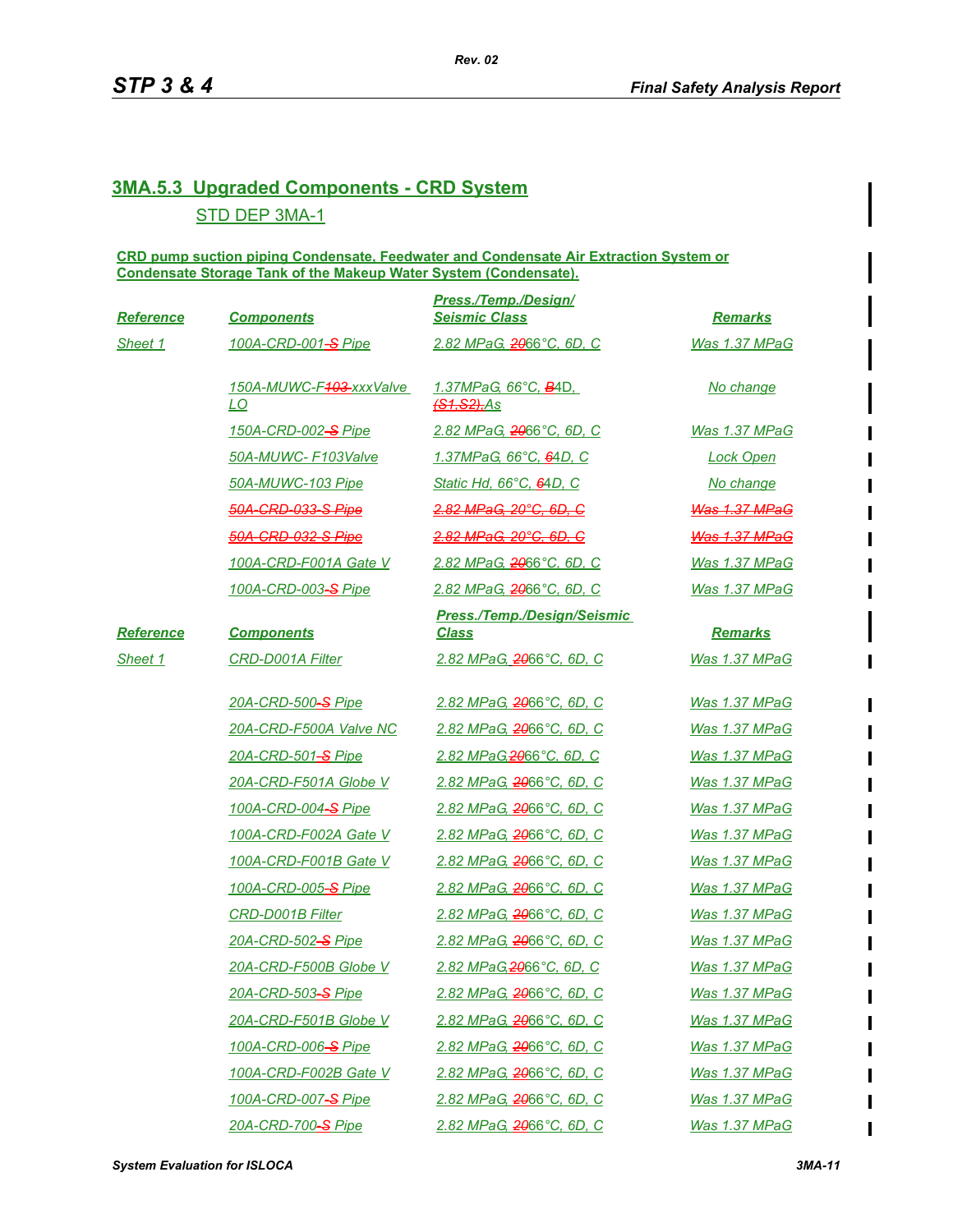$\blacksquare$ 

 $\blacksquare$ 

 $\blacksquare$ 

 $\blacksquare$ 

 $\blacksquare$ 

 $\blacksquare$ 

 $\blacksquare$ 

П

 $\blacksquare$ 

 $\blacksquare$ 

#### **CRD pump suction piping Condensate, Feedwater and Condensate Air Extraction System or Condensate Storage Tank of the Makeup Water System (Condensate). (Continued)**

| <b>Reference</b> | <b>Components</b>                    | Press./Temp./Design/<br><b>Seismic Class</b> | <b>Remarks</b>        |
|------------------|--------------------------------------|----------------------------------------------|-----------------------|
| Sheet 1          | 20A-CRD-F700 Globe V                 | 2.82 MPaG, 2066°C, 6D, C                     | <b>Was 1.37 MPaG</b>  |
|                  | <b>CRD-DPT001 Diff PT</b>            | 2.82 MPaG, 2066°C, 6D, C                     | Was 1.37 MPaG         |
|                  | 20A-CRD-F701 Globe V                 | 2.82 MPaG, <del>20</del> 66°C, 6D, C         | Was 1.37 MPaG         |
|                  | 20A-CRD-701-S Pipe                   | 2.82 MPaG, <del>20</del> 66°C, 6D, C         | Was 1.37 MPaG         |
|                  | 100A-CRD-F003A Gate V                | 2.82 MPaG, 2066°C, 6D, C                     | Was 1.37 MPaG         |
|                  | 100A-CRD-008-S Pipe                  | 2.82 MPaG, 2066°C, 6D, C                     | Was 1.37 MPaG         |
|                  | 25A-CRD-504-S Pipe                   | <u>2.82 MPaG, 2066°C, 6D, C</u>              | <u>Was 1.37 MPaG</u>  |
|                  | 25A-CRD-F004A Safe.RV                | 2.82 MPaG, <del>20</del> 66°C, 6D, C         | <u>Was 1.37 MPaG</u>  |
|                  | 20A-CRD-702-S Pipe                   | <u>2.82 MPaG, 2066°C, 6D, C</u>              | <u>Was 1.37 MPaG</u>  |
|                  | 20A-CRD-F702A Globe V                | 2.82 MPaG, 2066°C, 6D, C                     | Was 1.37 MPaG         |
|                  | CRD-PI002A Press I                   | 2.82 MPaG, 2066°C, 6D, C                     | Was 1.37 MPaG         |
|                  | <b>CRD-PT003A Press T</b>            | <u>2.82 MPaG, 2066°C, 6D, C</u>              | <b>Was 1.37 MPaG</b>  |
|                  | CRD-C001A Pump                       | <u>3.4318.63 MPaG, 66°C, 6D, C</u>           | <u>No change</u>      |
|                  | * A-CRD-F502A Globe V                | 2.82 MPaG, <del>20</del> 66°C, 6D, C         | Was 1.37 MPaG         |
|                  | <u>* A-CRD-505<del>-S</del> Pipe</u> | 2.82 MPaG. <del>20</del> 66°C. 6D. C         | <b>Was 1.37 MPaG</b>  |
|                  | * A-CRD-F503A Globe V                | 2.82 MPaG, 2066°C, 6D, C                     | <u>Was 1.37 MPaG</u>  |
|                  | * A-CRD-F504A Globe V                | <u> 2.82 MPaG, 2066°С, 6D, С</u>             | <u> Was 1.37 MPaG</u> |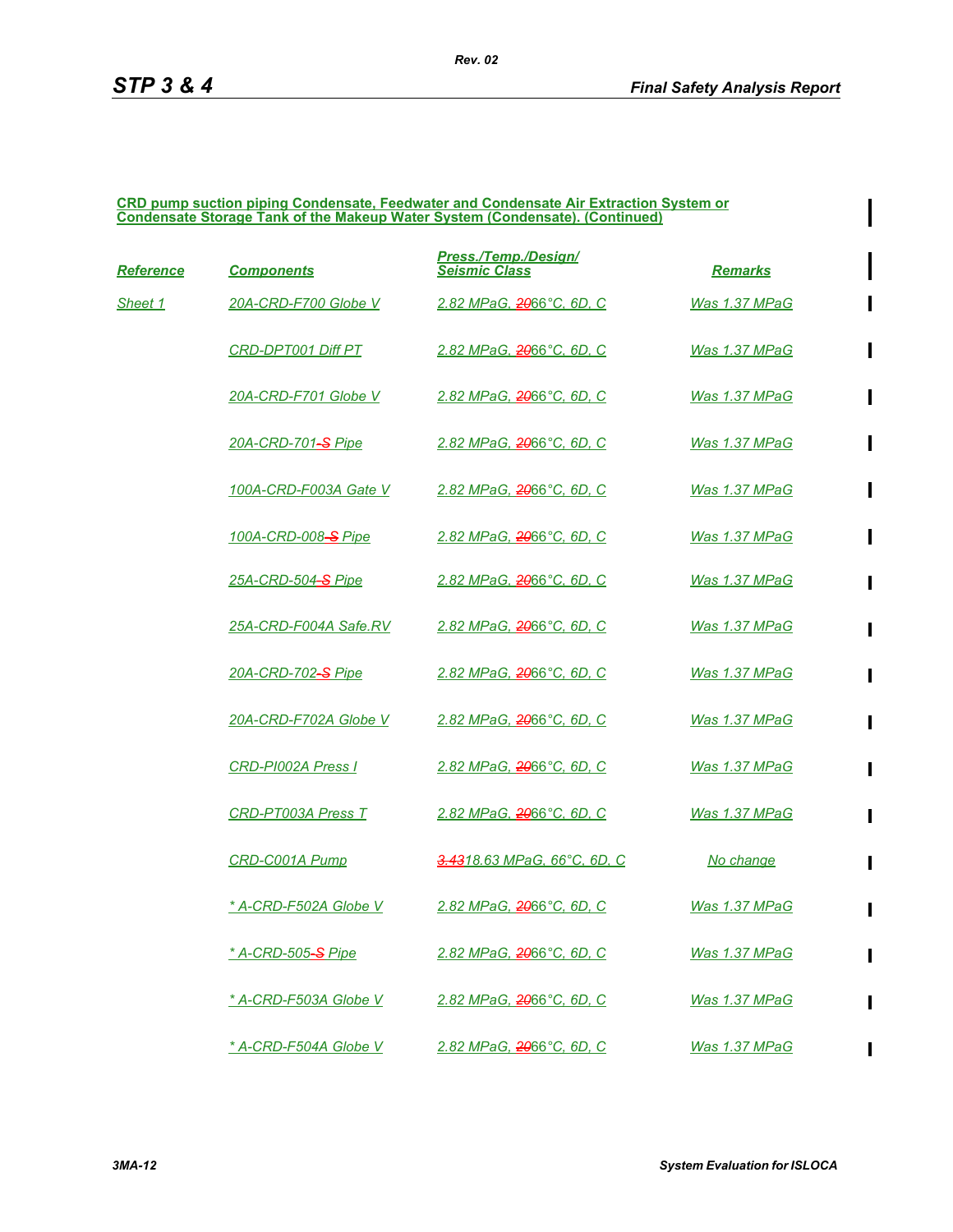#### **CRD pump suction piping Condensate, Feedwater and Condensate Air Extraction System or Condensate Storage Tank of the Makeup Water System (Condensate). (Continued)**

| <u>Reference</u> | <b>Components</b>                    | Press./Temp./Design/<br><b>Seismic Class</b> | <b>Remarks</b>       |
|------------------|--------------------------------------|----------------------------------------------|----------------------|
| Sheet 1          | <u>* A-CRD-506<del>-S</del> Pipe</u> | 2.82 MPaG, 2066°C, 6D, C                     | <b>Was 1.37 MPaG</b> |
|                  | * A-CRD-507 <del>-S</del> Pipe       | 2.82 MPaG, <del>20</del> 66°C, 6D, C         | Was 1.37 MPaG        |
|                  | * A-CRD-F505A Globe V                | <u> 2.82 MPaG, <del>20</del>66°С, 6D, С</u>  | <b>Was 1.37 MPaG</b> |
|                  | * A-CRD-F506A Globe V                | 2.82 MPaG, <del>20</del> 66°C, 6D, C         | Was 1.37 MPaG        |
|                  | 100A-CRD-F003B Gate V                | 2.82 MPaG, 2066°C, 6D, C                     | Was 1.37 MPaG        |
|                  | <u>100A-CRD-010-S Pipe</u>           | <u>2.82 MPaG, 2066°C, 6D, C</u>              | <u>Was 1.37 MPaG</u> |
|                  | 25A-CRD-508-S Pipe                   | <u>2.82 MPaG, 2066°C, 6D, C</u>              | <b>Was 1.37 MPaG</b> |
|                  | 25A-CRD-F004B Safe.RV                | 2.82 MPaG, <del>20</del> 66°C, 6D, C         | Was 1.37 MPaG        |
|                  | 20A-CRD-703-S Pipe                   | 2.82 MPaG, <del>20</del> 66°C, 6D, C         | Was 1.37 MPaG        |
|                  | 20A-CRD-F702B Globe V                | 2.82 MPaG, <del>20</del> 66°C, 6D, C         | Was 1.37 MPaG        |
|                  | <b>CRD-PI002B Press I</b>            | <u> 2.82 MPaG, <del>20</del>66°C, 6D, C</u>  | Was 1.37 MPaG        |
|                  | CRD-PT003B Press T                   | 2.82 MPaG, 2066°C, 6D, C                     | Was 1.37 MPaG        |
|                  | CRD-C001B Pump                       | <del>3.43</del> 18.63 MPaG, 66°C, 6D, C      | No change            |
|                  | * A-CRD-509 <del>-S</del> Pipe       | 2.82 MPaG, 2066°C, 6D, C                     | Was 1.37 MPaG        |
|                  | * A-CRD-F502B Globe V                | 2.82 MPaG, <del>20</del> 66°C, 6D, C         | Was 1.37 MPaG        |
|                  | * A-CRD-F503B Globe V                | 2.82 MPaG, 2066°C, 6D, C                     | <b>Was 1.37 MPaG</b> |
|                  | <u>* A-CRD-510<del>-S</del> Pipe</u> | <u>2.82 MPaG, 2066°C, 6D, C</u>              | Was 1.37 MPaG        |

П

 $\blacksquare$ 

 $\mathbf I$ 

П

 $\blacksquare$ 

 $\blacksquare$ 

П

П

П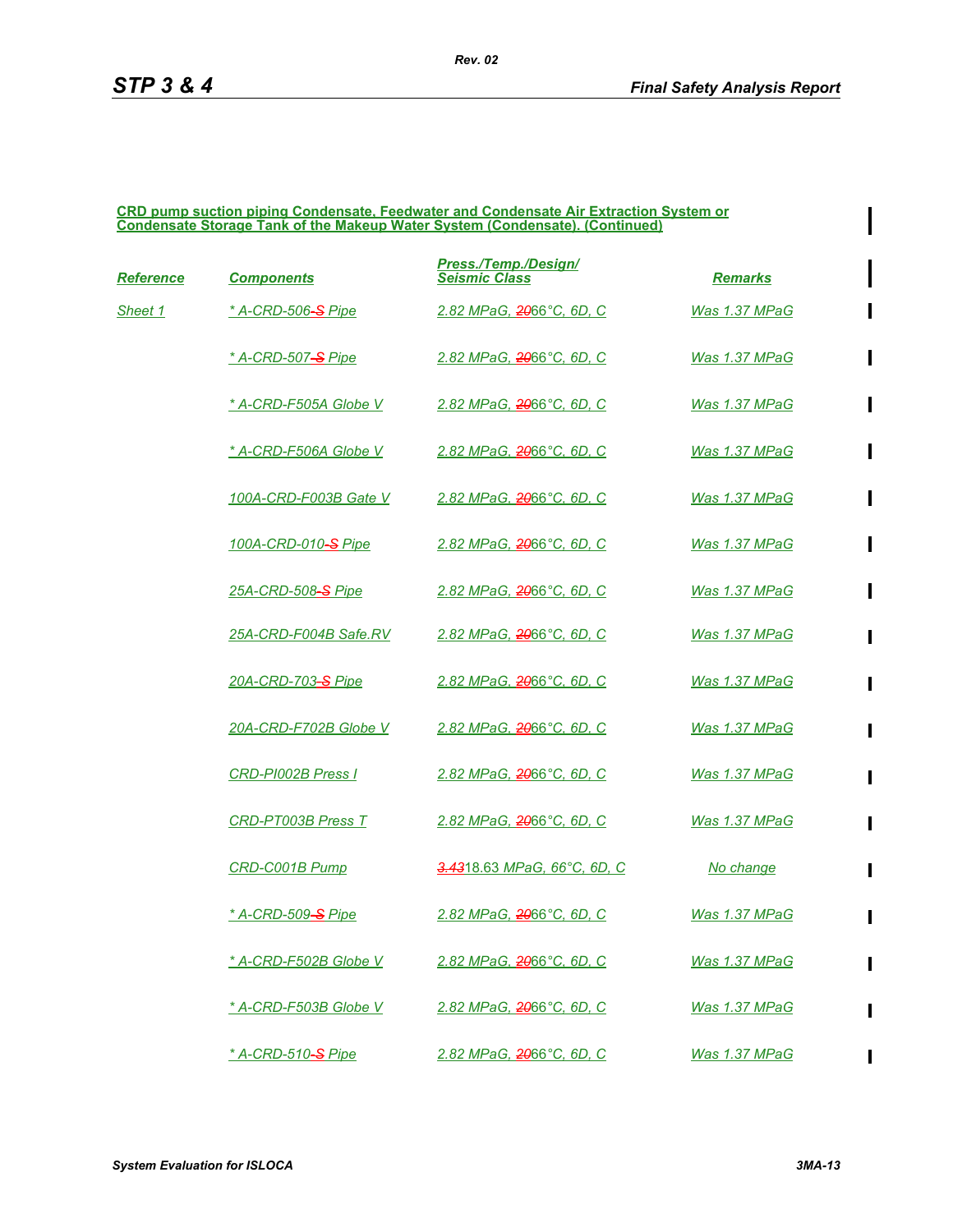П

 $\blacksquare$ 

 $\blacksquare$ 

 $\blacksquare$ 

 $\blacksquare$ 

#### **CRD pump suction piping Condensate, Feedwater and Condensate Air Extraction System or Condensate Storage Tank of the Makeup Water System (Condensate). (Continued)**

| Reference | <b>Components</b>         | Press./Temp./Design/<br><b>Seismic Class</b> | <b>Remarks</b> |
|-----------|---------------------------|----------------------------------------------|----------------|
| Sheet1    | * A-CRD-F504B Globe V     | 2.82 MPaG, 2066°C, 6D, C                     | Was 1.37 MPaG  |
|           | * A-CRD-F505B Globe V     | 2.82 MPaG, 2066°C, 6D, C                     | Was 1.37 MPaG  |
|           | <u>* A-CRD-511-S Pipe</u> | 2.82 MPaG. 2066°C. 6D. C                     | Was 1.37 MPaG  |
|           | * A-CRD-F506B Globe V     | 2.82 MPaG. 2066°C. 6D. C                     | Was 1.37 MPaG  |
| Sheet 3   | 25A-CRD-075 Pipe          | 2.82 MPaG, 66°C, 6D, C                       | Was 1.37 MPaG  |
|           | 25A-CRD-076 Pipe          | 2.82 MPaG, 66°C, 6D, C                       | Was 1.37 MPaG  |
|           | 25A-CRD-077 Pipe          | 2.82 MPaG, 66°C, 6D, C                       | Was 1.37 MPaG  |
|           | 25A-CRD-F062A Valve       | 2.82 MPaG, 66°C, 6D, C                       | Was 1.37 MPaG  |
|           | 25A-CRD-F062B Valve       | 2.82 MPaG, 66°C, 6D, C                       | Was 1.37 MPaG  |

#### **CRD interface from pump discharge to the MUWC System condensate storage tank**

| <b>Reference</b> | <b>Components</b>           | <b>Press./Temp./Design/</b><br><b>Seismic Class</b> | <b>Remarks</b> |
|------------------|-----------------------------|-----------------------------------------------------|----------------|
|                  | 50A-CRD-034-S Pipe          | 18.63 MPaG, 66°C, 6D, C                             | No change      |
|                  | <b>5020A-CRD-035-S Pipe</b> | 18.63 MPaG, 66°C, 6D, C                             | No change      |
|                  | 5020A-CRD-F023 Globe V      | 18.63 MPaG, 66°C, 6D, C                             | No change      |
|                  | 50A-MUWC-xxx-SPipe          | 1.37 MPaG, 66°C, 6D, C                              | No change      |

#### **CRD interface from pump discharge to the RRS System**

| <b>Reference</b> | <b>Components</b>    | Press./Temp./Design/<br><b>Seismic Class</b>        | <b>Remarks</b> |
|------------------|----------------------|-----------------------------------------------------|----------------|
|                  | 20A-CRD-036-S Pipe   | 18.63 MPaG, 66°C, 4 <del>C</del> 6D, <del>B</del> C | No change      |
|                  | 20A-CRD-F024 Globe V | 18.63 MPaG, 66°C, 4G6D, BC                          | No change      |
|                  | 20A-CRD-F025 Globe V | 18.63 MPaG, 66°C, 4 <del>C</del> 6D, <del>B</del> C | No change      |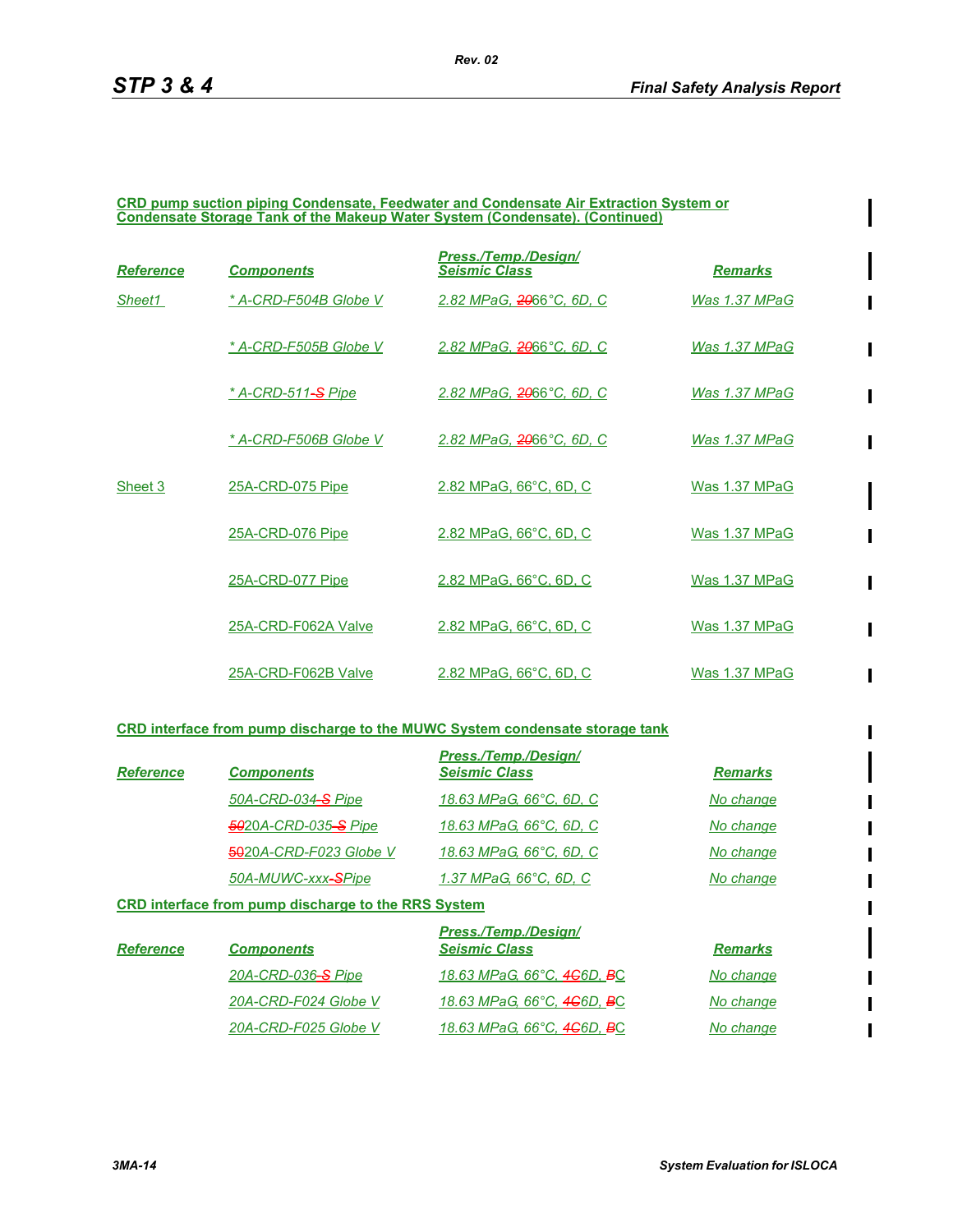$\blacksquare$ 

#### **CRD interface from pump discharge to the CUW System**

| <b>Reference</b> | <b>Components</b>    | <b>Press./Temp./Design/</b><br><b>Seismic Class</b> | <b>Remarks</b> |
|------------------|----------------------|-----------------------------------------------------|----------------|
|                  | 20A-CRD-037-S Pipe   | 18.63 MPaG, 66°C, 4 <del>C</del> 6D, BC             | No change      |
|                  | 20A-CRD-F026 Globe V | 18.63 MPaG, 66°C, 4 <del>C</del> 6D, <del>B</del> C | No change      |
|                  | 20A-CRD-F027 Globe V | 18.63 MPaG, 66°C, 4 <del>C</del> 6D, BC             | No change      |

## **3MA.6.3 Upgraded Components - SLC System** STD DEP 3MA-1

#### **SLC Injection Pump A suction piping from the SLC storage tank.**

|           |                         | Press./Temp./Design/                 |                |
|-----------|-------------------------|--------------------------------------|----------------|
| Reference | <b>Components</b>       | <b>Seismic Class</b>                 | <b>Remarks</b> |
|           | SLC-C001A Pump          | 10.79 MPaG, 66°C, 23B, A             | No change      |
|           | SLC-F003A Relief V.     | 10.79 MPaG, 66°C, <del>2</del> 3B, A | No change      |
|           | 50A-SLC Pipe            | 2.82 MPaG, 66°C, 23B, A              | Was 1.37 MPaG  |
|           | 100A-SLC-F002A Valve LO | 2.82 MPaG, 66°C, 23B, A              | Was 1.37 MPaG  |
|           | 100A-SLC-SS Pipe        | 2.82 MPaG, 66°C, 23B, A              | Was 1.37 MPaG  |
|           | 100A-SLC-F001A Valve MO | 2.82 MPaG, 66°C, 23B, A              | Was 1.37 MPaG  |
|           | * SLC-A001 Storage Tk.  | Static Hd., 66°C, 23B, A             | No Change      |

#### **SLC Injection Pump B suction piping from the SLC storage tank.**

|                  |                         | Press./Temp./Design/                 |                |
|------------------|-------------------------|--------------------------------------|----------------|
| <b>Reference</b> | <b>Components</b>       | <b>Seismic Class</b>                 | <b>Remarks</b> |
|                  | SLC-C001B Pump          | 10.79 MPaG, 66°C, <del>2</del> 3B, A | No change      |
|                  | SLC-F003B Relief V.     | 10.79 MPaG, 66°C, <del>2</del> 3B, A | No change      |
|                  | 50A-SLC SS Pipe         | 2.82 MPaG, 66°C, 23B, A              | Was 1.37 MPaG  |
|                  | 100A-SLC-F002B Valve LO | 2.82 MPaG, 66°C, 23B, A              | Was 1.37 MPaG  |
|                  | 100A-SLC-SS Pipe        | 2.82 MPaG, 66°C, 23B, A              | Was 1.37 MPaG  |
|                  | 20A-SLC-SS Pipe         | 2.82 MPaG, 66°C, 23B, A              | Was 1.37 MPaG  |
|                  | 20A-SLC-F500 Valve      | 2.82 MPaG, 66°C, 23B, A              | Was 1.37 MPaG  |
|                  | 100A-SLC-F001B Valve MO | 2.82 MPaG, 66°C, 23B, A              | Was 1.37 MPaG  |
|                  | * SLC-A001 Storage Tk.  | Static Hd., 66°C, 23B, A             | No Change      |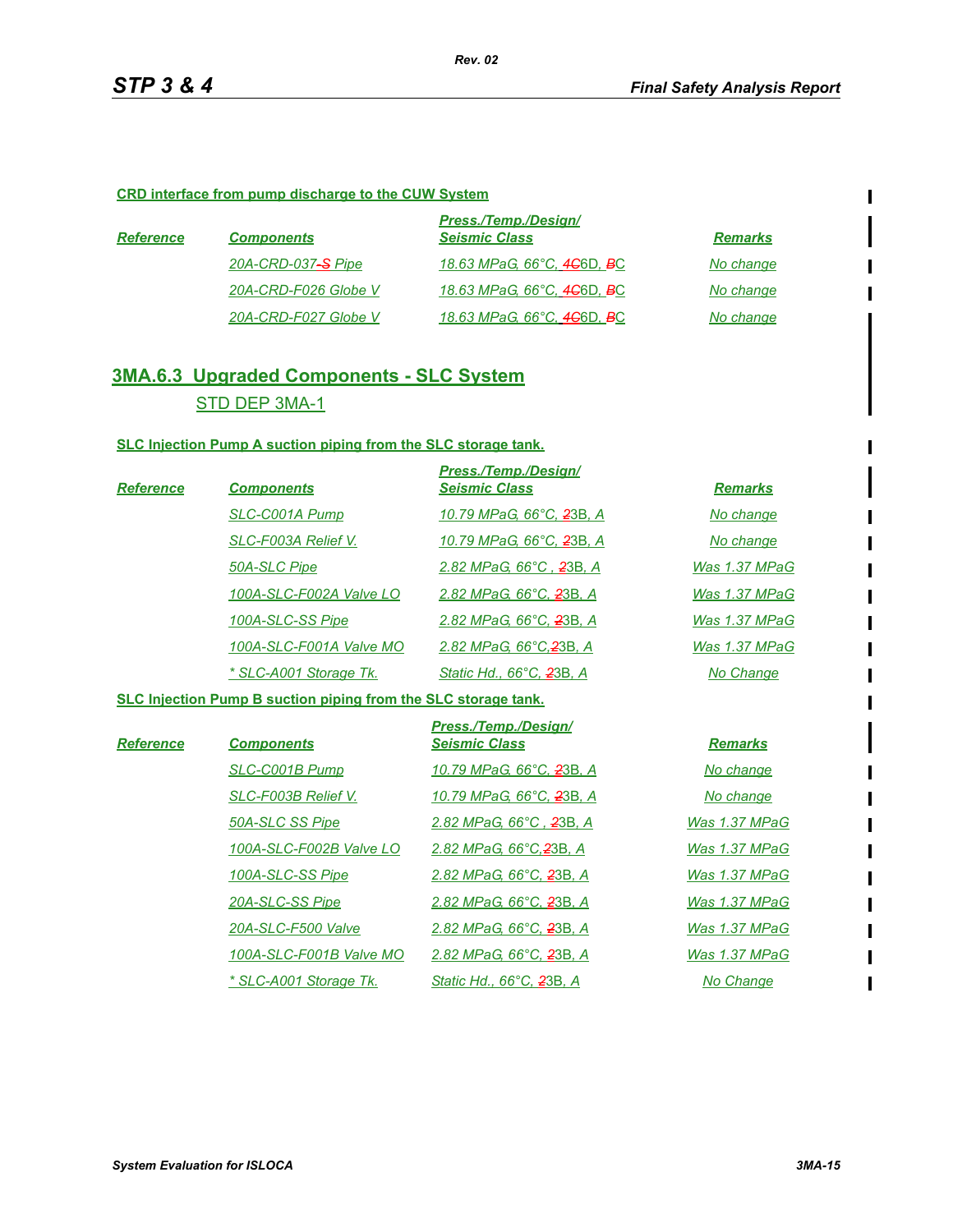$\begin{array}{c} \rule{0pt}{2.5ex} \rule{0pt}{2.5ex} \rule{0pt}{2.5ex} \rule{0pt}{2.5ex} \rule{0pt}{2.5ex} \rule{0pt}{2.5ex} \rule{0pt}{2.5ex} \rule{0pt}{2.5ex} \rule{0pt}{2.5ex} \rule{0pt}{2.5ex} \rule{0pt}{2.5ex} \rule{0pt}{2.5ex} \rule{0pt}{2.5ex} \rule{0pt}{2.5ex} \rule{0pt}{2.5ex} \rule{0pt}{2.5ex} \rule{0pt}{2.5ex} \rule{0pt}{2.5ex} \rule{0pt}{2.5ex} \rule{0$ 

 $\blacksquare$ 

#### **SLC test tank piping.**

|                  |                           | Press./Temp./Desian/                 |                |
|------------------|---------------------------|--------------------------------------|----------------|
| <b>Reference</b> | <b>Components</b>         | <b>Seismic Class</b>                 | <b>Remarks</b> |
|                  | ** 40A-SLC-F011 Valve LC  | 10.79 MPaG, 66°C, <del>2</del> 3B, A | Was ATP        |
|                  | 40A-SLC-SS Pipe           | 40.792.82 MPaG, 66°C, 23B,<br>AC     | Was 1.37 MPaG  |
|                  | <b>SLC-A002 Test Tank</b> | 2.82 MPaG, 66°C, 23B, AC             | Was STH        |
|                  | 100A-SLC-SS Pipe          | 2.82 MPaG, 66°C, 23B, AC             | Was 1.37 MPaG  |
|                  | 100A-SLC-F012 Valve LC    | 2.82 MPaG, 66°C, 23B, A              | Was 1.37 MPaG  |
|                  | 25A-SLC-SS Pipe           | 2.82 MPaG, 66°C, 23B, AC             | Was 1.37 MPaG  |
|                  | SLC-F026 Relief V.        | 2.82 MPaG, 66°C, 23B, A              | Was 1.37 MPaG  |
|                  | 20A-SLC-SS Pipe           | 2.82 MPaG, 66°C, 23B, A              | Was 1.37 MPaG  |
|                  | 100A-SLC-SS Pipe          | 2.82 MPaG, 66°C, 23B, A              | Was 1.37 MPaG  |
|                  |                           |                                      |                |

**SLC interface with MUWP for makeup and pressurization of suction piping from tank. (Pressure higher than static head of SLC storage tank.)**

|           |                       | Press./Temp./Design/                |                |
|-----------|-----------------------|-------------------------------------|----------------|
| Reference | <b>Components</b>     | <b>Seismic Class</b>                | <b>Remarks</b> |
|           | 80A-SLC-SS Pipe       | 2.821.37 MPaG, 66°C, 23B, C         | Was 1.37 MPaG  |
|           | SLC-F013 Check V.     | 2.82 MPaG, 66°C, 23B, C             | Was 1.37 MPaG  |
|           | 80A-SLC-SS Pipe       | 2.82 MPaG, 66°C, 23B, C             | Was 1.37 MPaG  |
|           | 80A-SLC-F014 Valve LC | 2.82 MPaG, 66°C, 23B, A             | Was 1.37 MPaG  |
|           | 80A-SLC-SS Pipe       | 2.82 MPaG, 66°C, 23B, C             | Was 1.37 MPaG  |
|           | 20A-SLC-SS Pipe       | 2.82 MPaG, 66°C, <del>2</del> 3B, C | Was 1.37 MPaG  |
|           | 20A-SLC-F020 Valve LO | 2.82 MPaG, 66°C, 23B, A             | Was 1.37 MPaG  |
|           | 20A-SLC-D002 RO       | 2.82 MPaG, 66°C, 23B, A             | Was 1.37 MPaG  |
|           | 20A-SLC-SS Pipe       | 2.82 MPaG, 66°C, 23B, C             | Was 1.37 MPaG  |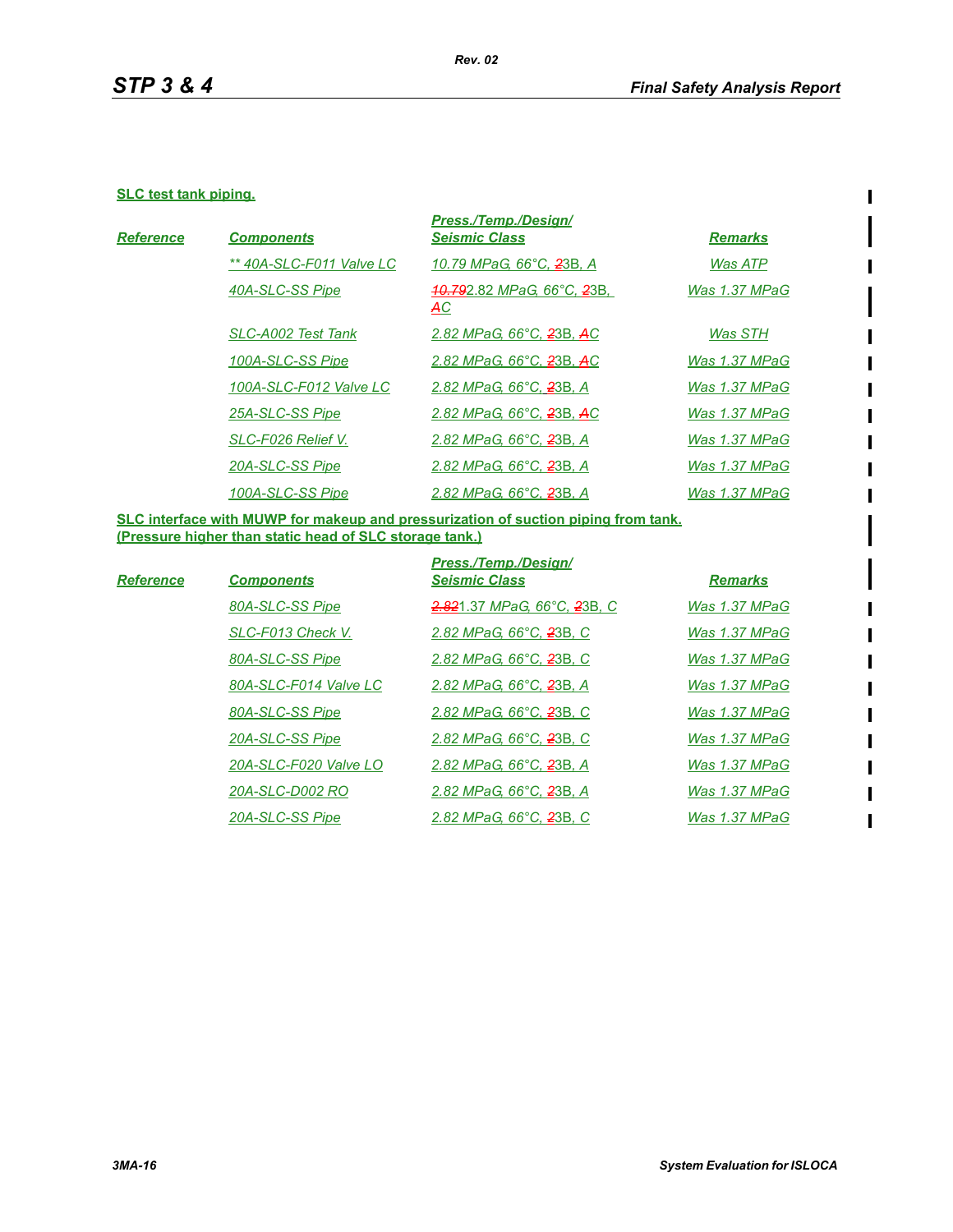#### **SLC storage tank interface with MUWP for purified makeup water.**

| <b>Reference</b> | <b>Components</b>            | Press./Temp./Design/<br><b>Seismic Class</b>          | <b>Remarks</b>       |
|------------------|------------------------------|-------------------------------------------------------|----------------------|
|                  | 80A-SLC-SS Pipe              | 2.821.37MPaG, 66°C, 23B, C                            | Was 1.37 MPaG        |
|                  | SLC-F013 Check V.            | 2.82 MPaG, 66°C, 23B, C                               | Was 1.37 MPaG        |
|                  | 80A-SLC-SS Pipe              | 2.82 MPaG, 66°C, 23B, C                               | Was 1.37 MPaG        |
| <b>Reference</b> | <b>Components</b>            | Press./Temp./Design/<br><b>Seismic Class</b>          | <b>Remarks</b>       |
|                  | 25A-SLC-SS Pipe              | 2.82 MPaG, 66°C, 23B, C                               | Was 1.37 MPaG        |
|                  | 25A-SLC-F015 Valve LC        | 2.82 MPaG, 66°C, 23B, AC                              | Was 1.37 MPaG        |
|                  | 20A-SLC-SS Pipe              | 2.82 MPaG, 66°C, <del>2B</del> 4D, C                  | Was 1.37 MPaG        |
|                  | 20A-SLC-F505 Valve NO        | 2.82 MPaG, 66°C, <del>2B</del> 4D, AC                 | Was 1.37 MPaG        |
|                  | 25A-SLC-SS Pipe              | 2.82 MPaG, 66°C, <del>2B</del> 4D, C                  | Was 1.37 MPaG        |
|                  | 25A-SLC-F023 Valve LC        | 2.82 MPaG, 66°C, 2B4D, AC                             | <u>Was 1.37 MPaG</u> |
|                  | 25A-SLC-SS Pipe              | <u>2.820.863 MPaG, 66°С, 2В4D, </u><br>$\overline{C}$ | No Change            |
|                  | <u>*SLC-A001 Storage TK.</u> | Static Head, 66°C, 23B, A                             | <u>No Change</u>     |

## **3MA.7.3 Upgraded Component - CUW System**

#### STD DEP 3MA-1

#### **CUW system interface with Radwaste System**

| <b>Reference</b> | <b>Components</b>     | Press./Temp./Design/<br><b>Seismic Class</b> | <b>Remarks</b> |
|------------------|-----------------------|----------------------------------------------|----------------|
|                  | xxA-CUW-xxx Pipe(Sam) | 2.82 MPaG, 66°C, 6D, C                       | Was 0.981 MPaG |
|                  | xxA-CUW-xxx Pipe(RV)  | 2.82 MPaG, 66°C, 6D, C                       | Was 0.981 MPaG |

## **3MA.8.1 Upgrade Description**

STD DEP T1 2.4-1

*This new line has the gate valve locked open with the check valve's flow direction into the skimmer surge tank and provides an open path into the skimmer surge tank from valves* RHR F016A, *RHR-F016B and RHR-F016C.*

And to the last sentence of the second paragraph.

*All the piping between the FPC valves, FPC-F029, FPC- F031, and FPC-F106 and the RHR valves,* RHR-F016A, *RHR-F016B and RHR-F016C, were upgraded to the URS design pressure of 2.82 MPaG.*

The following information is added to the last sentence of the third paragraph.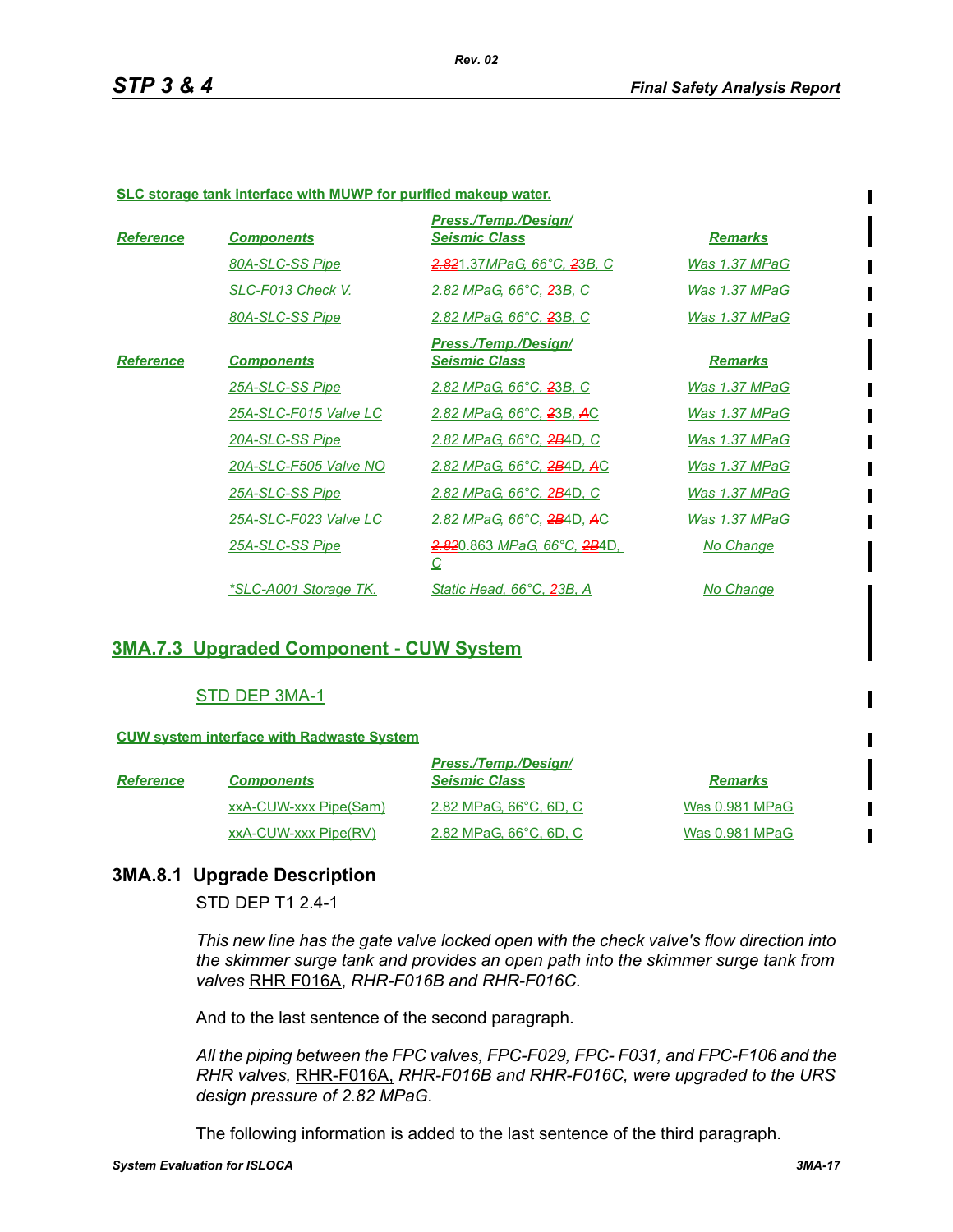$\mathbf I$ 

 $\blacksquare$  $\blacksquare$ 

 $\mathbf I$  $\blacksquare$ 

*Valves FPC-F093 and FPC-F017 are always locked open and provide an open path from the RHR valves,* RHR-F015A, *RHR-F015B and RHR-F015C, to the spent fuel storage pool and cask pit.*

*Rev. 02*

## **3MA.8.3 Upgraded Components - FPC System**

STD DEP T1 2.4-1

STD DEP 3MA-1

| <b>Reference</b> | <b>Components</b>                                     | Press./Temp./Design/<br><b>Seismic Class</b> | Remarks   |
|------------------|-------------------------------------------------------|----------------------------------------------|-----------|
|                  | 250A-300A-RHR-F015A Valve MO 3.43 MPaG, 182°C, 3B, As |                                              | No Change |
|                  | 250A-300A-FPC-SS Pipe                                 | <u>1.57 MPaG, 66°C, 4C, A(S2)</u>            | No Change |

The following information is added to the **FPC System interface with makeup from RHR System or SPCU System** grouping.

| <b>Reference</b> | <b>Components</b>       | Press./Temp./Design/<br><b>Seismic Class</b> | <b>Remarks</b> |
|------------------|-------------------------|----------------------------------------------|----------------|
|                  | 300A-RHR-F016A Valve MO | 2.82 MPaG, 182°C, 3B, As                     | No Change      |
|                  | 300A-FPC-SS Pipe        | 2.82 MPaG, 66°C, 4C, B(S1, S2)               | No Change      |

*\* FPC Valve F029 is open only for fuel pool cooling mode B (maximum heat load operation with RHR System*  $\underline{A}$ *, B or C operating in parallel with FPC System).* 

*\*\* FPC Valve F031 is open only for fuel pool cooling mode B (refueling when Dryer/Separator Pool is drained and pumped to Radwaste LCW collector tank by RHR System* A, *B or C).*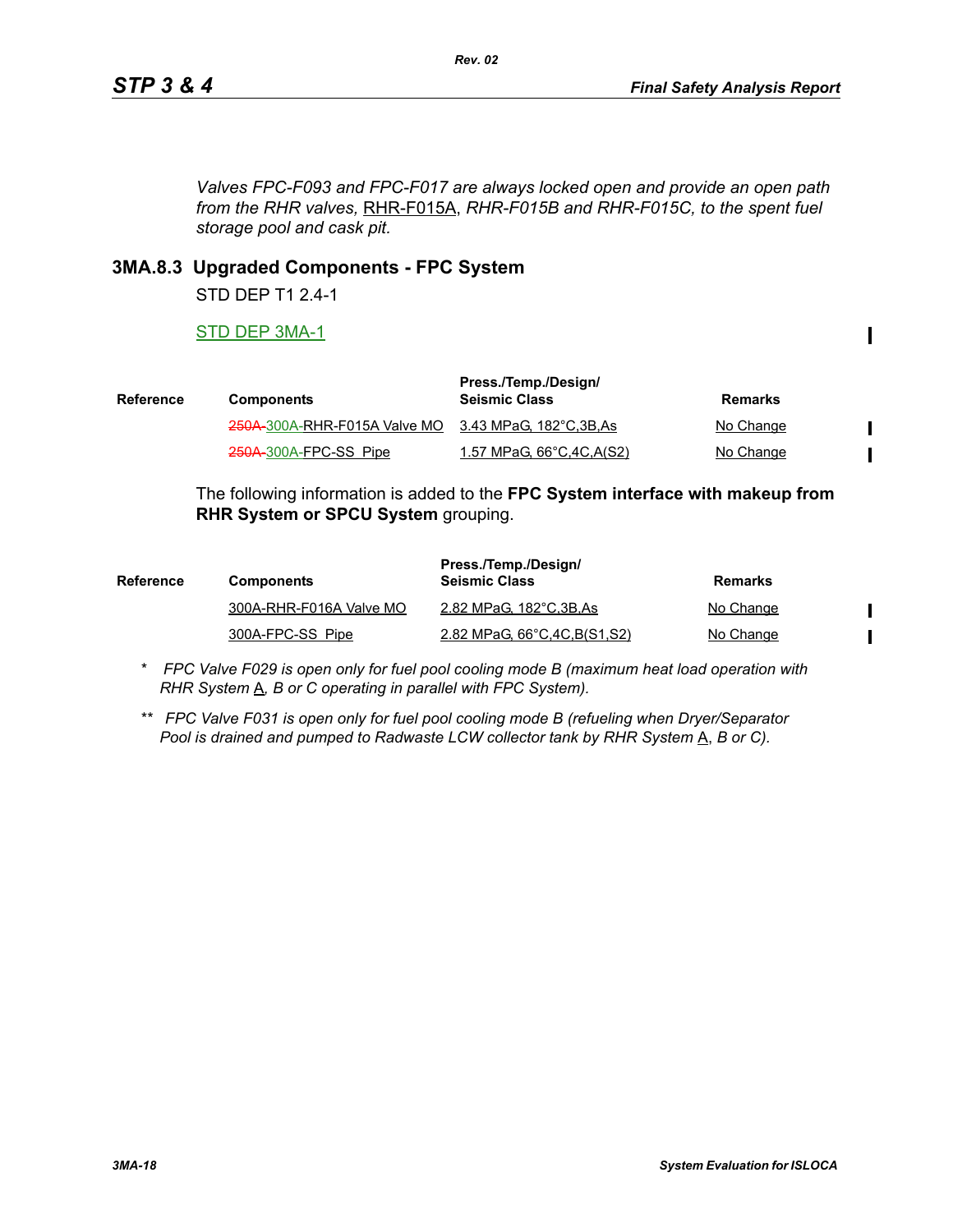#### **FPC System interface with makeup from RHR System or SPCU System.**

|                   |                            | Press./Temp./Desian/                         |                |
|-------------------|----------------------------|----------------------------------------------|----------------|
| Re <u>ference</u> | <b>Components</b>          | <b>Seismic Class</b>                         | <b>Remarks</b> |
|                   | 250300A-RHR-F015C Valve MO | 3.43 MPaG, 182°C, 3B, As                     | No change      |
|                   | 250300A-FPC-SS Pipe        | 1.57 MPaG, 66°C, <del>3B,</del> 4C, A(S2)    | No change      |
|                   | 250300A-RHR-F015B Valve MO | 3.43 MPaG, 182°C, 3B, As                     | No change      |
|                   | 250A-FPC-F022 Valve LOLC   | 1.57 MPaG, 66°C, 4C, A(S2)                   | No change      |
|                   | 250A-FPC-SS Pipe           | 1.57 MPaG, 66°C, 4C,<br><u>A(S2)B(S1,S2)</u> | No change      |
|                   | 250A-FPC-F023 Check Valve  | 1.57 MPaG, 66°C, 4C,<br>A(S2)B(S1,S2)        | No change      |
|                   | 250A-FPC-SS Pipe           | 1.57 MPaG. 66°C. 4C.<br>A(S2)B(S1,S2)        | No change      |
|                   | 20A-FPC-F097 Valve         | 1.57 MPaG, 66°C, 4C, A(S2)                   | No change      |
|                   | 20A-FPC-xxx SS Pipe        | 1.57 MPaG, 66°C, 4C, A(S2)                   | No change      |
|                   | 80A-FPC-F096 Valve         | 1.57 MPaG, 66°C, 4C, A(S2)                   | No change      |

## **3MA.10.3 Upgraded Component - RRS System** STD DEP 3MA-1

#### **RRS interface with MUWP System for Reactor Internal Pump (RIP) casing makeup water.**

|           |                                               | Press./Temp./Design/     |                |
|-----------|-----------------------------------------------|--------------------------|----------------|
| Reference | <b>Components</b>                             | <b>Seismic Class</b>     | <b>Remarks</b> |
|           | xxA-MUWP-xxx Pipe                             | 2.82 MPaG, 66°C, 6D,C    | Was 1.37 MPaG  |
|           | xxA-MUWP-Fxxx Valve                           | 2.82 MPaG, 66°C, 6D,C    | Was 1.37 MPaG  |
|           | 15A-MUWP-188 Pipe                             | 2.82 MPaG, 66°C, 6D,C    | Was 1.37 MPaG  |
|           | 15A-MUWP-F145 Valve                           | 2.82 MPaG, 66°C, 6D,C    | Was 1.37 MPaG  |
|           | 50A-MUWP-186 Pipe                             | 2.82 MPaG, 66°C, 6D,C    | Was 1.37 MPaG  |
|           | 50A-MUWP-F143 Valve                           | 2.82 MPaG, 66°C, 6D,C    | Was 1.37 MPaG  |
|           | 50A-MUWP-187 Pipe                             | 2.82 MPaG, 66°C, 6D,C    | Was 1.37 MPaG  |
|           | 50A-MUWP-F144 Valve                           | 2.82 MPaG, 66°C, 6D,C    | Was 1.37 MPaG  |
|           | xxA-MUWP-xxx Pipe                             | 2.82 MPaG, 171°C, 3B, As | Was 1.37 MPaG  |
|           | xxA-MUWP-Fxxx Valve                           | 2.82 MPaG, 171°C, 3B, As | Was 1.37 MPaG  |
|           | 150A- <del>RRS</del> MUWP-Fxxx Check<br>Valve | 1.37 MPaG, 66°C, 6D, C   | No change      |

 $\blacksquare$ 

 $\mathbf{I}$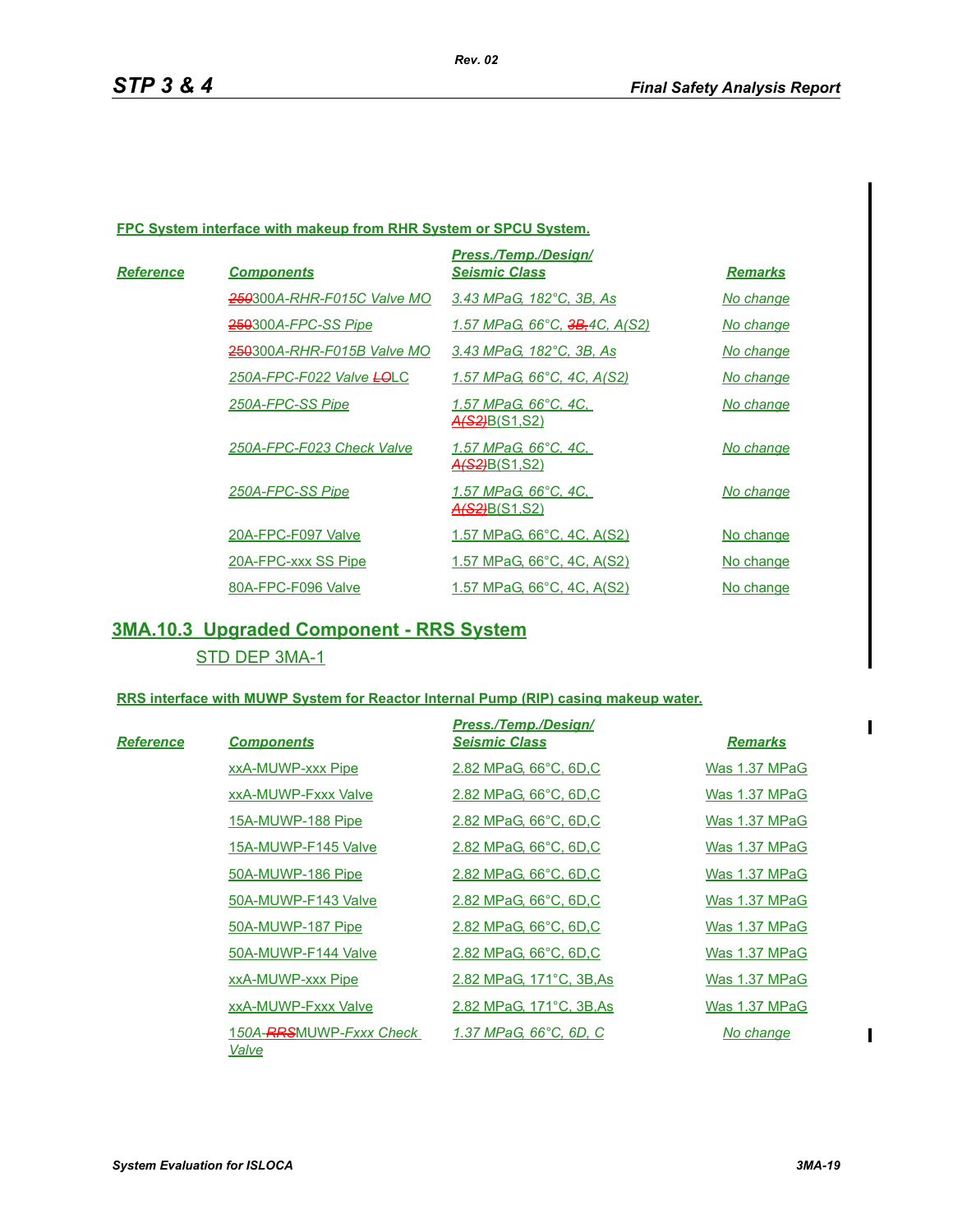## **3MA.11.3 Upgraded Components - MUCWMUWC System** STD DEP 3MA-1

#### **MUWC System interface with MUWP**

| <b>Reference</b>                                                 | <b>Components</b>                             | Press./Temp./Design/<br><b>Seismic Class</b> | <b>Remarks</b> |
|------------------------------------------------------------------|-----------------------------------------------|----------------------------------------------|----------------|
|                                                                  | <b>450125A-WUMPMUWP-101 SS</b><br><u>Pipe</u> | 1.37 MPaG, 66°C, 46D, C                      | No change      |
|                                                                  | 150A-WUMPMUWP-Fxxx SS<br>Valve LO             | 1.37 MPaG, 66°C, 46D, C                      | No change      |
|                                                                  | 150AWUMPMUWP-Fxxx SS<br>Check V               | 1.37 MPaG, 66°C, 46D, C                      | No change      |
| <b>MUWC interface with the CRD System pump discharge piping.</b> |                                               |                                              |                |

|                  |                     | Press./Temp./Design/   |                |
|------------------|---------------------|------------------------|----------------|
| <b>Reference</b> | <b>Components</b>   | <b>Seismic Class</b>   | <b>Remarks</b> |
| Sheet 1          | 50A-MUWC-F103 Valve | 1.37 MPaG. 66°C. 4D. B | Lock Open      |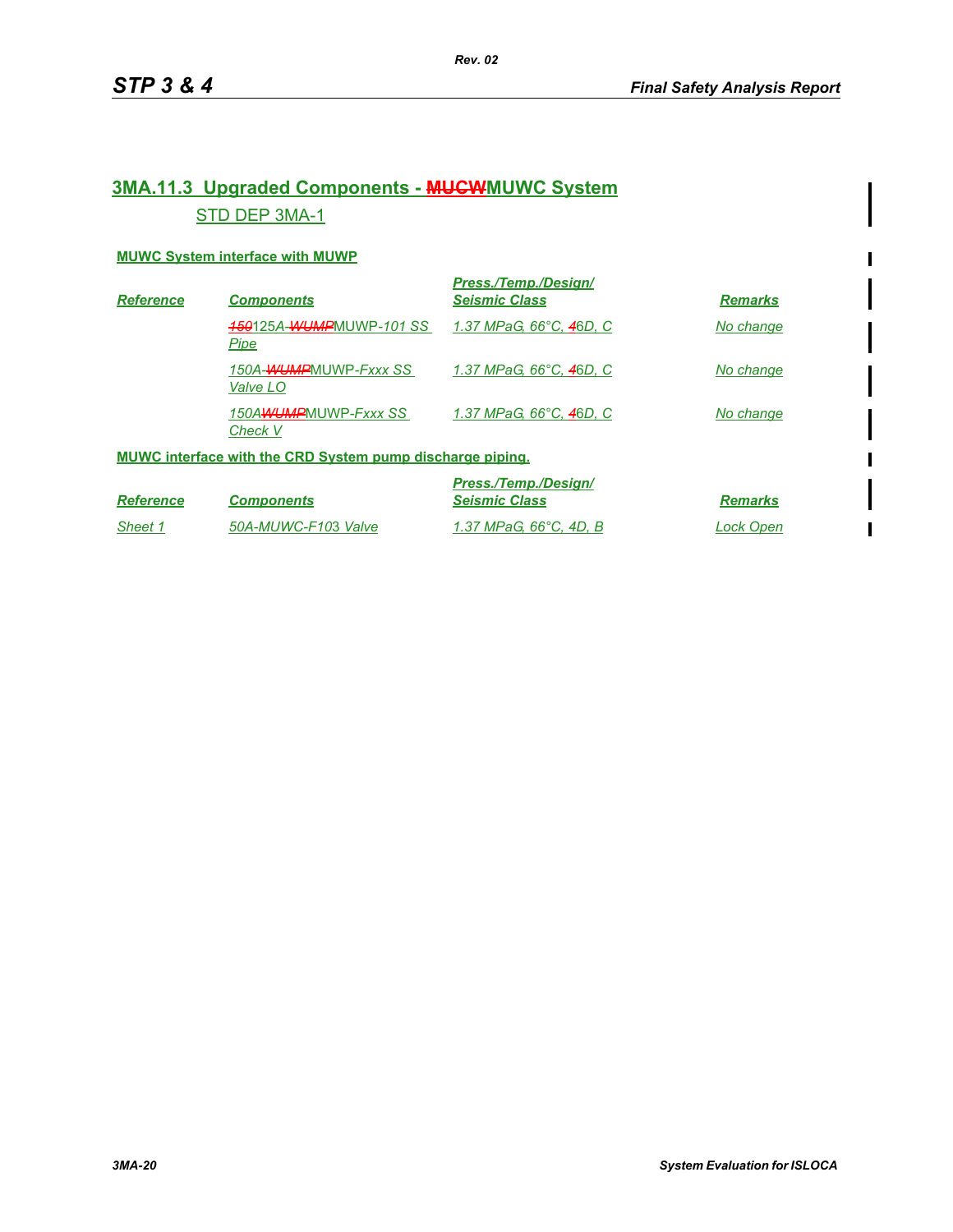## **3MA.12.3 Upgraded Components - MUWP System** STD DEP 3MA-1

#### **MUWP System interface with RRS for Reactor Internal Pump (RIP) casing makeup water.**

| Reference | <b>Components</b>                  | <b>Press./Temp./Design/</b><br><b>Seismic Class</b> | <b>Remarks</b> |
|-----------|------------------------------------|-----------------------------------------------------|----------------|
| Sheet 1   | <b>1520A-RRS-502A-K Pipes</b>      | 8.62 MPaG, 302°C, 4A, As                            | No change      |
|           | <b>1520A-RRS-F504A-K Valves NC</b> | 8.62 MPaG, 302°C, 4A, As                            | No change      |
|           | 15A-MUWP-189-198 Pipes             | 2.82 MPaG, 66°C, 46D, C                             | Was 1.37 MPaG  |
|           | 50A-MUWP-185 Pipe                  | 2.82 MPaG, 66°C, 46D, C                             | Was 1.37 MPaG  |
|           |                                    |                                                     |                |
|           | xxA-MUWP-xxx Pipe                  | 2.82 MPaG, 66°C, 6D,C                               | Was 1.37 MPaG  |
|           | xxA-MUWP-Fxxx Valve                | 2.82 MPaG, 66°C, 6D,C                               | Was 1.37 MPaG  |
|           | 15A-MUWP-188 Pipe                  | 2.82 MPaG, 66°C, 6D,C                               | Was 1.37 MPaG  |
|           | 15A-MUWP-F145 Valve                | 2.82 MPaG, 66°C, 6D,C                               | Was 1.37 MPaG  |
|           | 50A-MUWP-186 Pipe                  | 2.82 MPaG, 66°C, 6D,C                               | Was 1.37 MPaG  |
|           | 50A-MUWP-F143 Valve                | 2.82 MPaG, 66°C, 6D,C                               | Was 1.37 MPaG  |
|           | 50A-MUWP-187 Pipe                  | 2.82 MPaG, 66°C, 6D,C                               | Was 1.37 MPaG  |
|           | 50A-MUWP-F144 Valve                | 2.82 MPaG, 66°C, 6D,C                               | Was 1.37 MPaG  |
|           | xxA-MUWP-xxx Pipe                  | 2.82 MPaG, 171°C, 3B, As                            | Was 1.37 MPaG  |
|           | xxA-MUWP-Fxxx Valve                | 2.82 MPaG, 171°C, 3B, As                            | Was 1.37 MPaG  |
|           | 50A-MUWP-183 Pipe                  | 1.37 MPaG, 66°C, 46D, C                             | No change      |
|           | 80A-MUWP-181 Pipe                  | 1.37 MPaG, 66°C, 46D, C                             | No change      |
|           | 80A-MUWP-F140 Valve LO             | 1.37 MPaG, 66°C, 46D, C                             | No change      |
|           | 125A-MUWP-101 Pipe                 | 1.37 MPaG, 66°C, 46D, C                             | No change      |
|           | 125A-MUWP-F101 Valve LO            | 1.37 MPaG, 66°C, 46D, C                             | No change      |
|           | 20A-MUWP-602 Pipe                  | 1.37 MPaG, 66°C, 46D, C                             | No change      |

 $\blacksquare$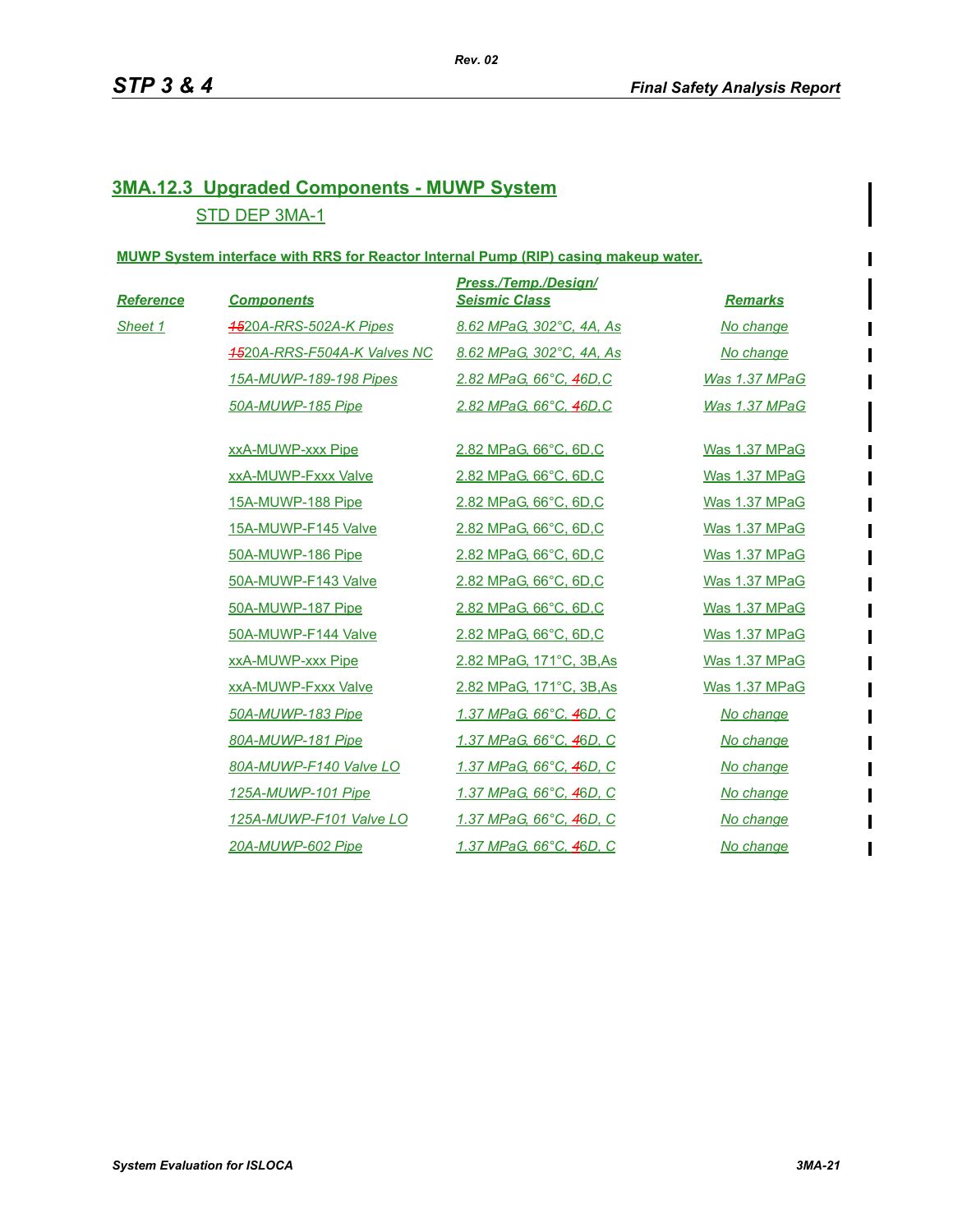$\mathbf I$ 

#### **MUWP System interface with RRS for Reactor Internal Pump (RIP) casing makeup water. (Cont.)**

| Reference | <b>Components</b>             | Press./Temp./Design/<br><b>Seismic Class</b> | <b>Remarks</b> |
|-----------|-------------------------------|----------------------------------------------|----------------|
| Sheet 1   | 20A-MUWP-F602 Valve NC        | 1.37 MPaG, 66°C, 46D, C                      | No change      |
|           | 20A-MUWP-601 Pipe             | 1.37 MPaG, 66°C, 46D, C                      | No change      |
|           | 20A-MUWP-F601 Valve NC        | 1.37 MPaG, 66°C, 46D, C                      | No change      |
|           | 20A-MUWP-FQ102 Flow Integr.   | 1.37 MPaG, 66°C, 46D, C                      | No change      |
|           | 20A-MUWP-801 Pipe             | 1.37 MPaG, 66°C, 46D, C                      | No change      |
|           | 20A-MUWP-F801 Valve NC        | 1.37 MPaG, 66°C, 46D, C                      | No change      |
|           | 20A-MUWP-800 Pipe             | 1.37 MPaG, 66°C, 46D, C                      | No change      |
|           | 20A-MUWP-F800 Valve NC        | <u> 1.37 MPaG, 66°С, 46D, С</u>              | No change      |
|           | 20A-MUWP-PX101 Press. Pt.     | 1.37 MPaG, 66°C, 46D, C                      | No change      |
|           | 20A-MUWP-600 Pipe             | 1.37 MPaG, 66°C, 46D, C                      | No change      |
|           | 20A-MUWP-F600 Valve NC        | 1.37 MPaG, 66°C, 46D, C                      | No change      |
|           | 20A-MUWP-F100 Valve LO        | 1.37 MPaG, 66°C, 46D, C                      | No change      |
|           | 125A-MUWP-102 Pipe            | 1.37 MPaG, 66°C, 46D, C                      | No change      |
|           | 125A-MUWP-F102 Valve NC       | 1.37 MPaG, 66°C, 46D, C                      | No change      |
|           | 150A-MUWP-xxx Pipe            | 1.37 MPaG, 66°C, 46D, C                      | No change      |
|           | 150A-MUWP-xxx Pipe            | 1.37 MPaG, 66°C, 46D, C                      | No change      |
|           | 150A-RRSMUWP-Fxxx Check Valve | 1.37 MPaG, 66°C, 46D, C                      | No change      |
|           | 150A-MUWP-xxx Pipe            | Static Head, 66°C, 46D, C                    | No change      |

### **3MA.13.1 Upgraded Description**

### STD DEP 3MA-1

*The Radwaste System LCW and HCW inlet piping header connects to each interfacing system at a valve. The header is not upgraded because it is an open pathway to the collector tanks. The dual*four *LCW tanks rotate the fill mode one at a time through a level controlled AO valve at the inlet of each tank. The maintenance valve is a lock open type. The dual*three *HCW tanks operate similarly to the LCW tanks.*